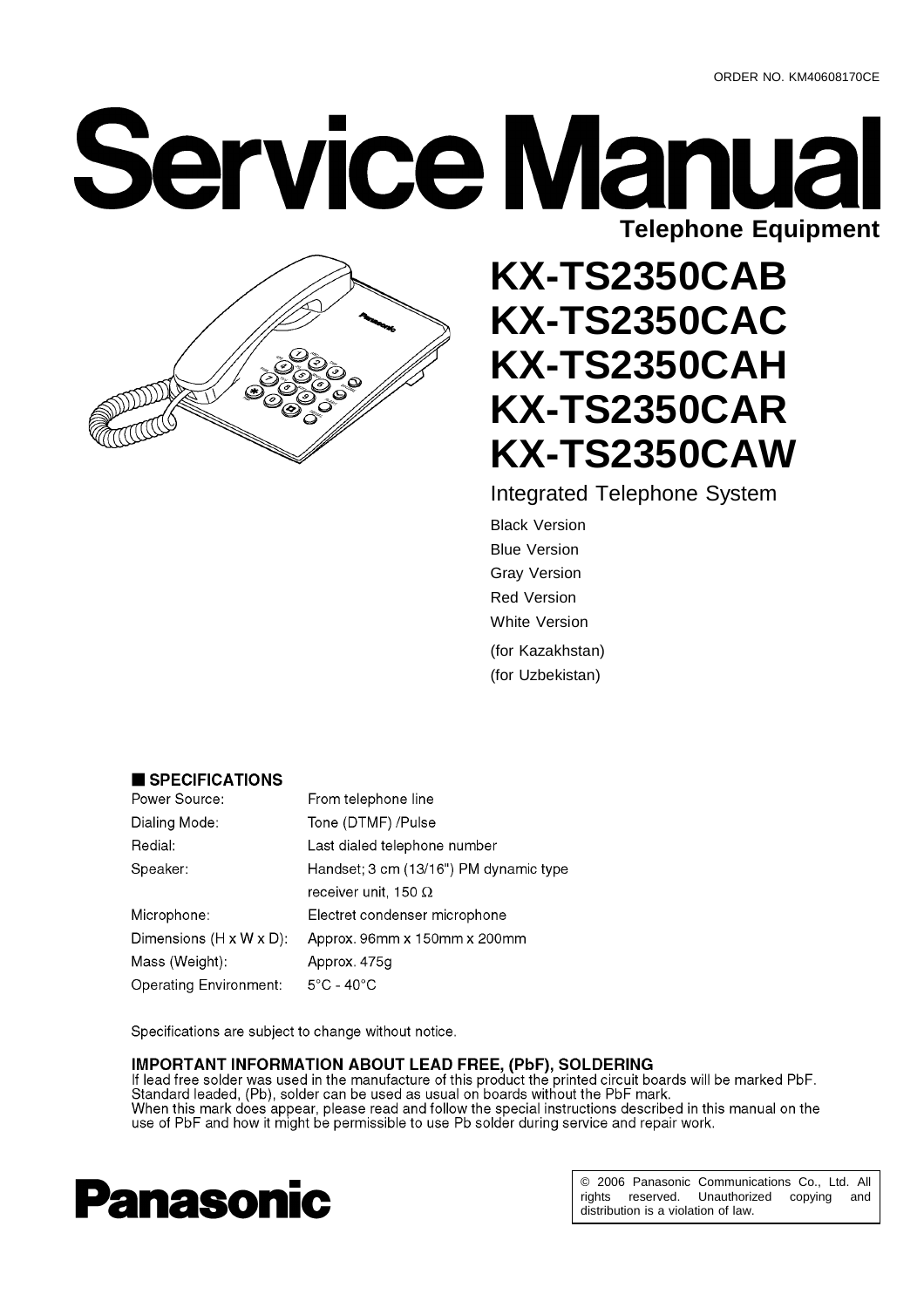# A WARNING

This service information is designed for experienced repair technicians only and is not designed for use by the general public. It does not contain warnings or cautions to advise non-technical individuals of potential dangers in attempting to service a product. Products powered by electricity should be serviced or repaired only by experienced professional technicians. Any attempt to service or repair the product or products dealt with in this service information by anyone else could result in serious injury or death.

When you note the serial number, write down all 11 digits. The serial number may be found on the bottom of the unit.

#### **Note:**

Because section 3 of this manual is an extract from the operating instructions for this model, it is subject to change without notice. You can download and refer to the original operating instructions on TSN Server for further information.

## **CONTENTS**

#### **Page Page**

| 1.2. How to Recognize that Pb Free Solder is Used  4 |  |
|------------------------------------------------------|--|
|                                                      |  |
|                                                      |  |
|                                                      |  |
|                                                      |  |
|                                                      |  |
|                                                      |  |
|                                                      |  |
|                                                      |  |
|                                                      |  |
|                                                      |  |
|                                                      |  |
|                                                      |  |
| 5.6. How to Check IC1 (Scanning to the key)  11      |  |
|                                                      |  |
|                                                      |  |

| 7.1. Telephone Line Interface and Pulse Dial Circuit ----------- 13        |  |
|----------------------------------------------------------------------------|--|
|                                                                            |  |
| 7.3. Power Circuit and Redial Back-up Circuit  14                          |  |
|                                                                            |  |
|                                                                            |  |
| 10 CABINET AND ELECTRICAL PARTS LOCATION  17                               |  |
| 11 ACCESSORY AND PACKING MATERIALS ---------------------------- 18         |  |
| 12 TERMINAL GUIDE OF ICs TRANSISTORS AND DIODES  19                        |  |
|                                                                            |  |
|                                                                            |  |
| 13.2. Accessories and Packing Materials ------------------------------- 21 |  |
| 14 FOR SCHEMATIC DIAGRAM (SCHEMATIC DIAGRAM)  23                           |  |
|                                                                            |  |
|                                                                            |  |
|                                                                            |  |
|                                                                            |  |
|                                                                            |  |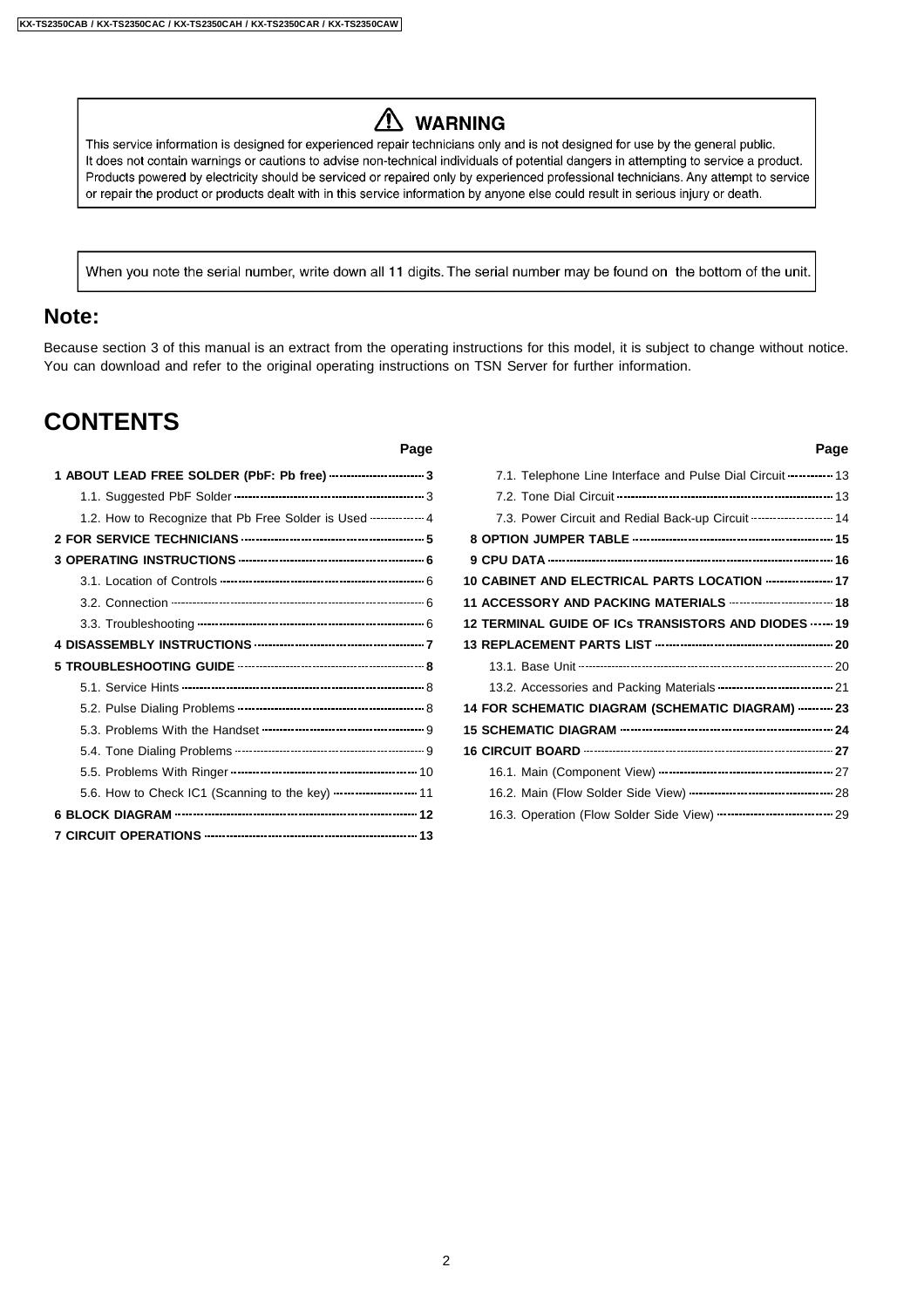# **1 ABOUT LEAD FREE SOLDER (PbF: Pb free)**

#### **Note:**

In the information below, Pb, the symbol for lead in the periodic table of elements, will refer to standard solder or solder that contains lead.

We will use PbF Solder when discussing the lead free solder used in our manufacturing process which is made from Tin (Sn), Silver (Ag), and Copper (Cu).

This model, and others like it, manufactured using lead free solder will have PbF stamped on the PCB. For service and repair work we suggest using the same type of solder.

#### **Caution**

- PbF solder has a melting point that is 50°F ~70°F (30°C ~ 40°C) higher than Pb solder. Please use a soldering iron with temperature control and adjust it to  $700^{\circ}F \pm 20^{\circ}F$  (370°C  $\pm$  10°C).
- Exercise care while using higher temperature soldering irons.: Do not heat the PCB for too long time in order to prevent solder splash or damage to the PCB.
- PbF solder will tend to splash if it is heated much higher than its melting point, approximately 1100°F (600°C).
- When applying PbF solder to double layered boards, please check the component side for excess which may flow onto the opposite side (See the figure below).



## **1.1. Suggested PbF Solder**

There are several types of PbF solder available commercially. While this product is manufactured using Tin, Silver, and Copper (Sn+Ag+Cu), you can also use Tin and Copper (Sn+Cu) or Tin, Zinc, and Bismuth (Sn+Zn+Bi). Please check the manufacturer's specific instructions for the melting points of their products and any precautions for using their product with other materials.

The following lead free (PbF) solder wire sizes are recommended for service of this product: 0.3 mm, 0.6 mm and 1.0 mm.

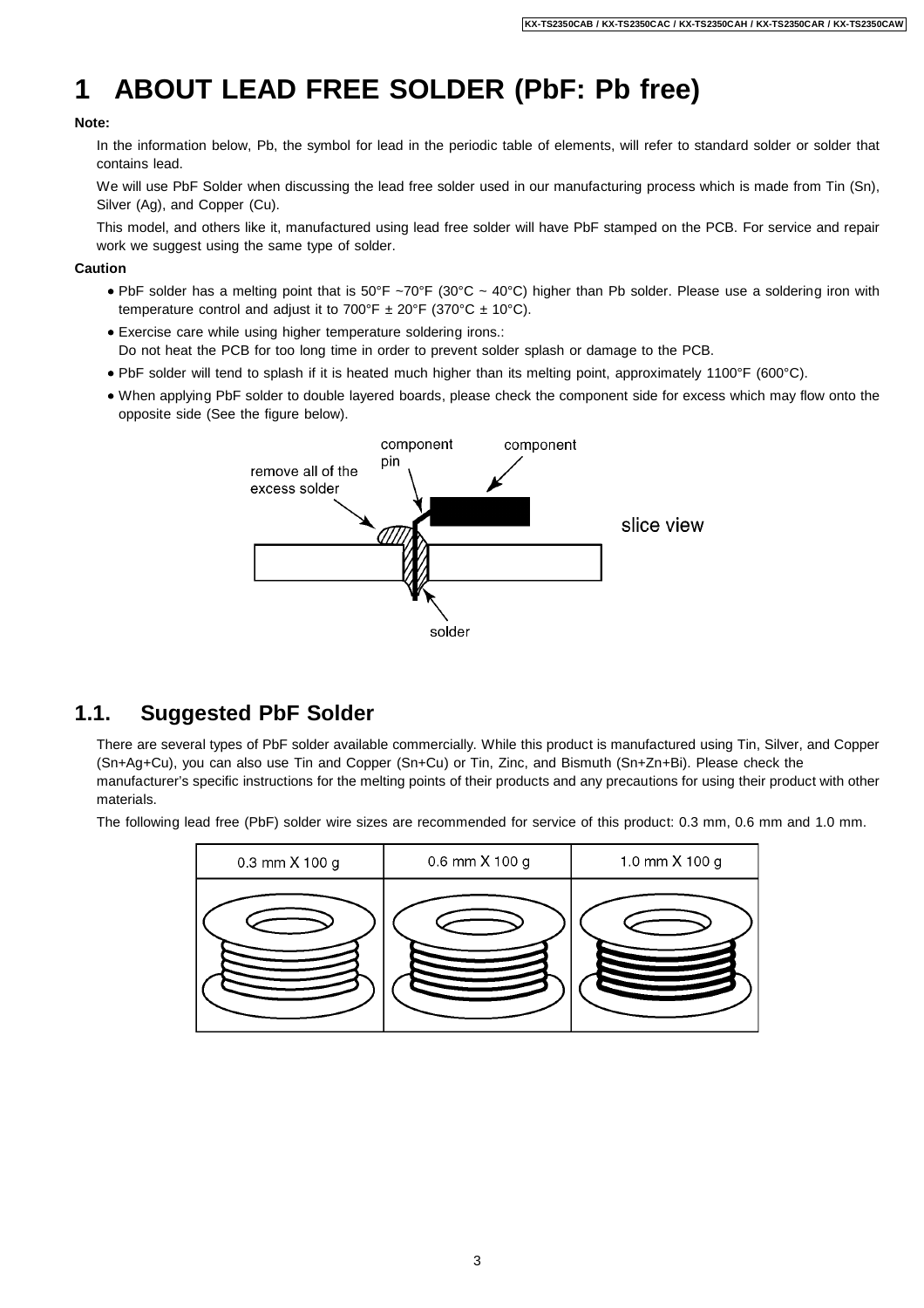# **1.2. How to Recognize that Pb Free Solder is Used**

**(Example: Main P.C.B.)**



#### **Note:**

The location of the "PbF" mark is subject to change without notice.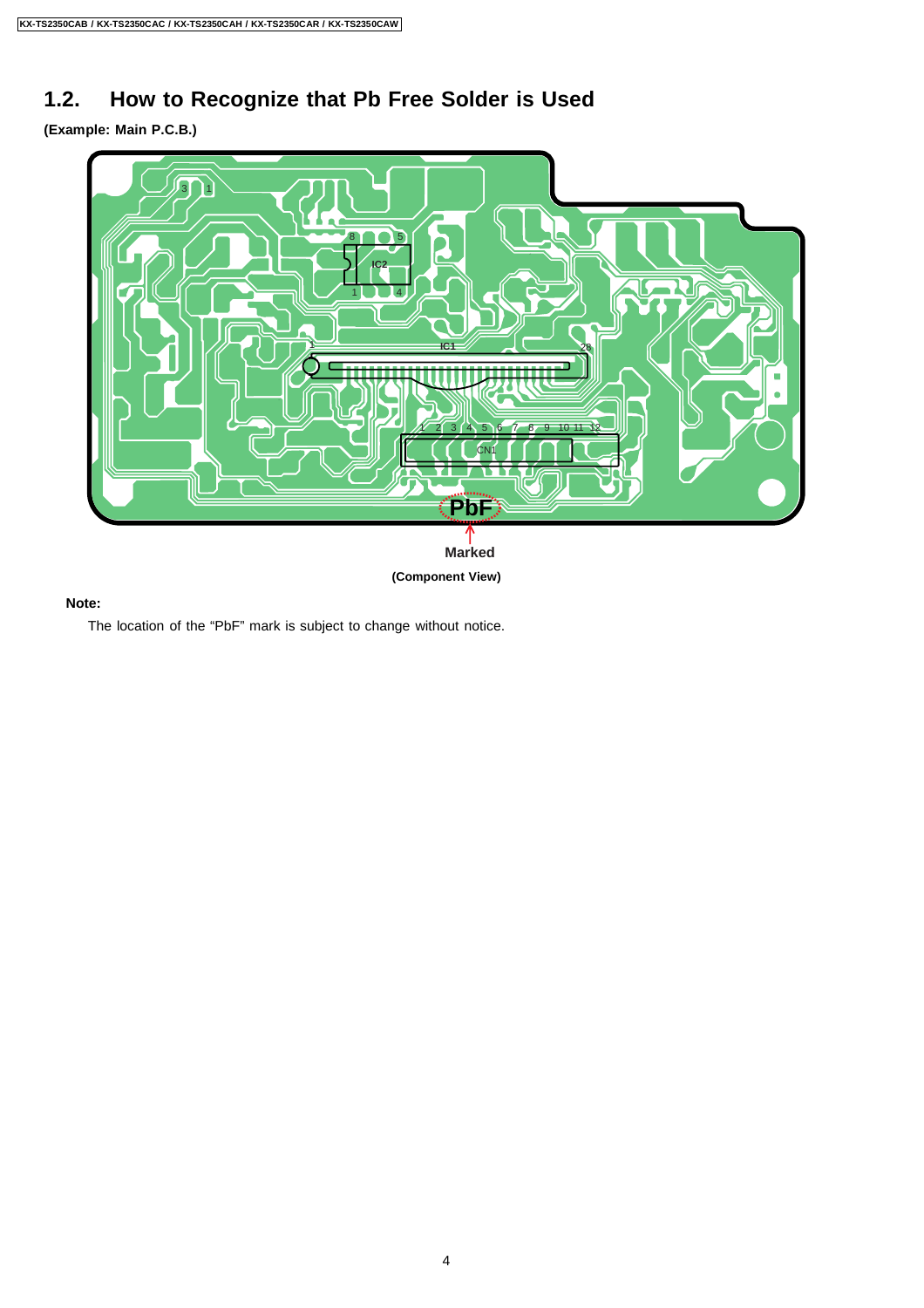# **2 FOR SERVICE TECHNICIANS**

ICs and LSIs are vulnerable to static electricity.

**When repairing, the following precautions will help prevent recurring malfunctions.**

- 1. Cover the plastic parts boxes with aluminum foil.
- 2. Ground the soldering irons.
- 3. Use a conductive mat on the worktable.
- 4. Do not touch IC or LSI pins with bare fingers.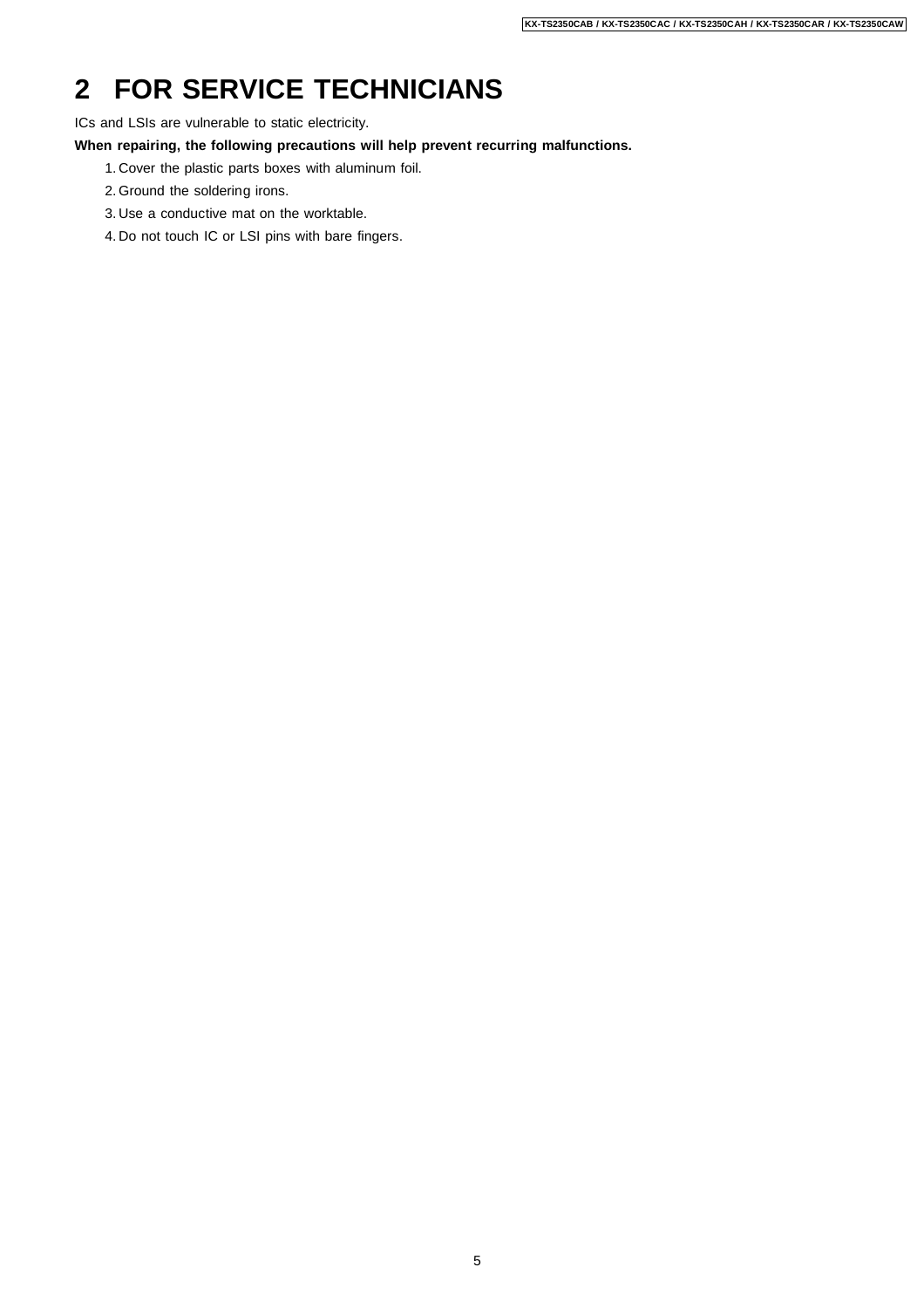# **3 OPERATING INSTRUCTIONS**

# **3.1. Location of Controls**

The unit does not ring.

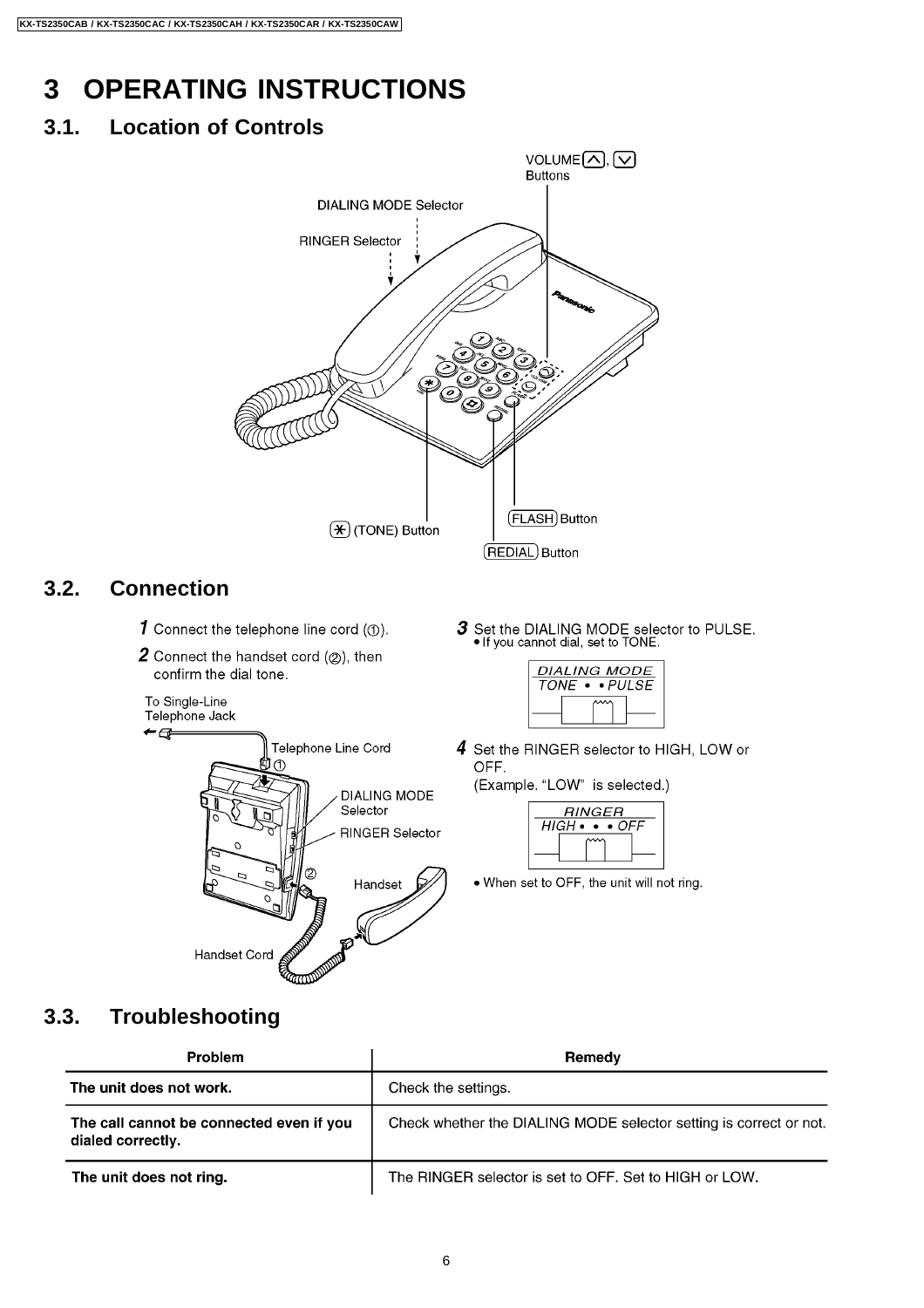# **4 DISASSEMBLY INSTRUCTIONS**



Fig. 1



| Shown in Fig —. | l o remove —.        | Remove -                                       |
|-----------------|----------------------|------------------------------------------------|
|                 | <b>Cabinet Cover</b> | $I$ Screws $(2.6 \times 10)$<br>$(A) \times 5$ |
|                 | IP.C. Boards         | <b>IRemove the P.C.Boards</b>                  |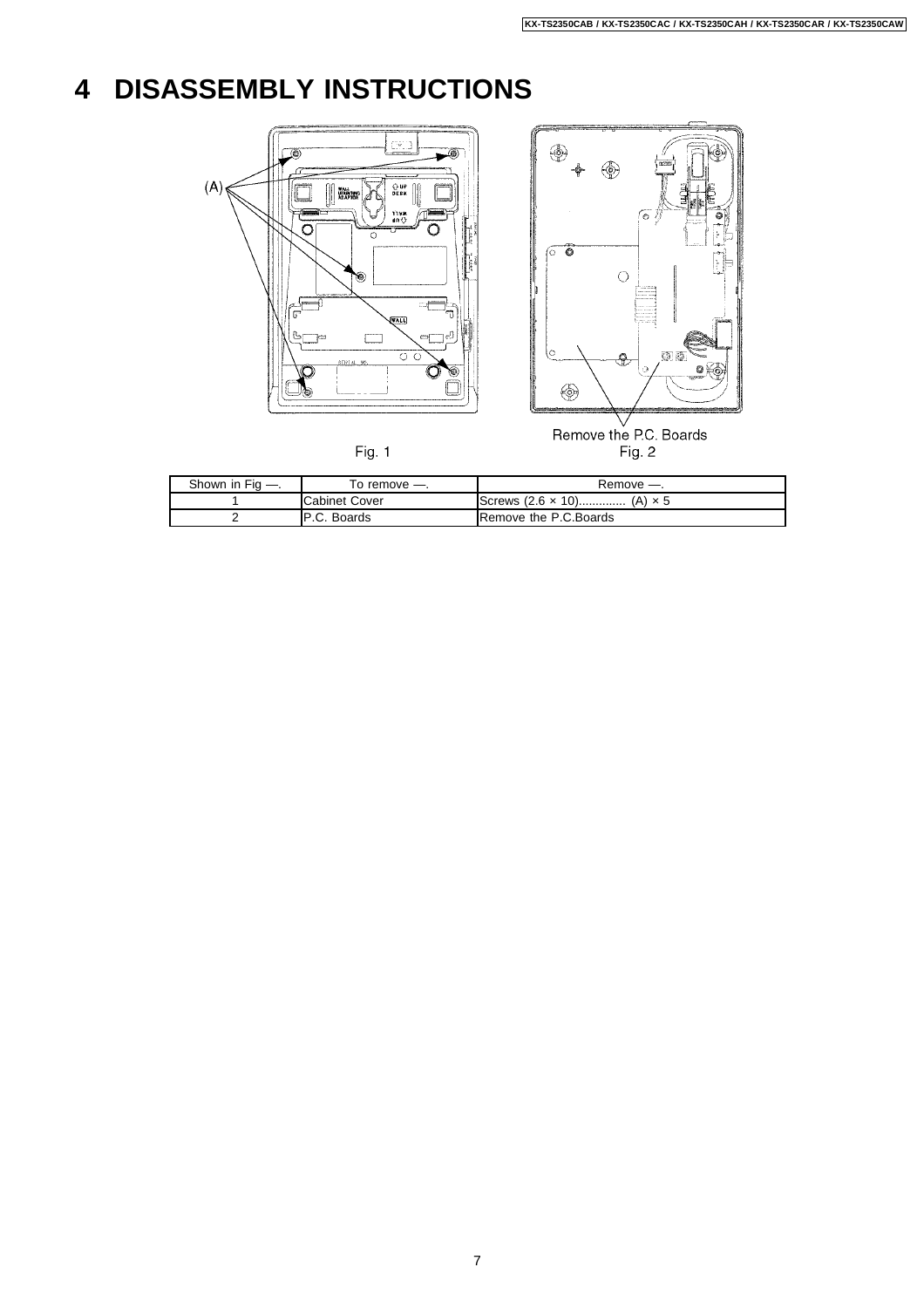# **5 TROUBLESHOOTING GUIDE**

## **5.1. Service Hints**

| <b>SYMPTOM</b>                                             | <b>CURE</b>                     |
|------------------------------------------------------------|---------------------------------|
| No Tone Dialing                                            | Check IC1, Q2, Q1, C22 and VR1. |
| <b>IDead</b>                                               | Check IC1, Q2, Q1 and D17.      |
| Rings, no dial tone, no pulse or tone dial                 | Check Q1, Q2, D17, Q3 and IC1.  |
| No rings                                                   | Check C1, R2 and IC2.           |
| <b>INo volume Handset</b>                                  | Check IC1, VR1, C15 and C22.    |
| Buttons stick under upper cabinet assembly. From key board | Adjust the setting of buttons.  |
| No pulse dial                                              | Check Q1, Q2 and IC1.           |

# **5.2. Pulse Dialing Problems**

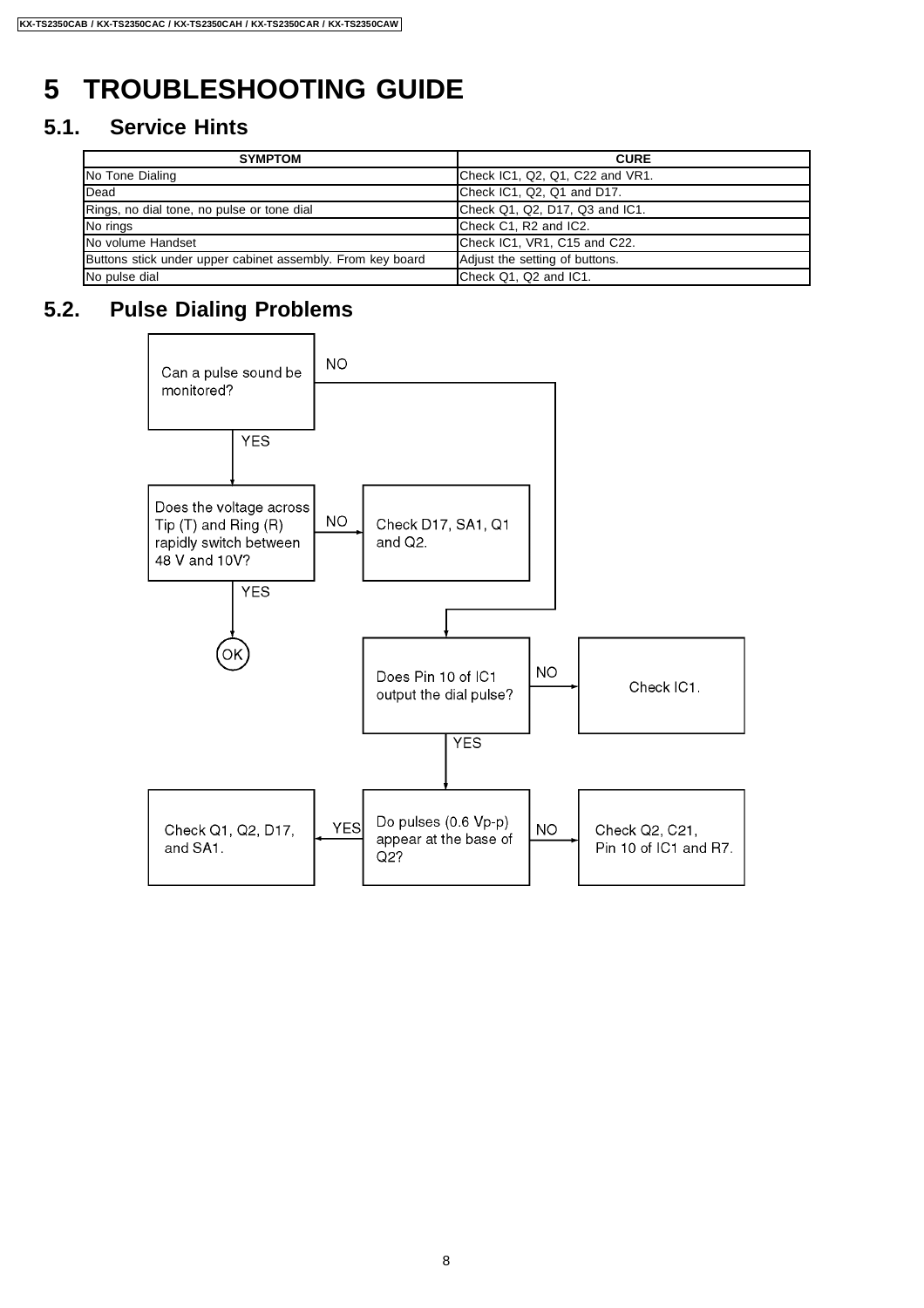## **5.3. Problems With the Handset**



## **5.4. Tone Dialing Problems**

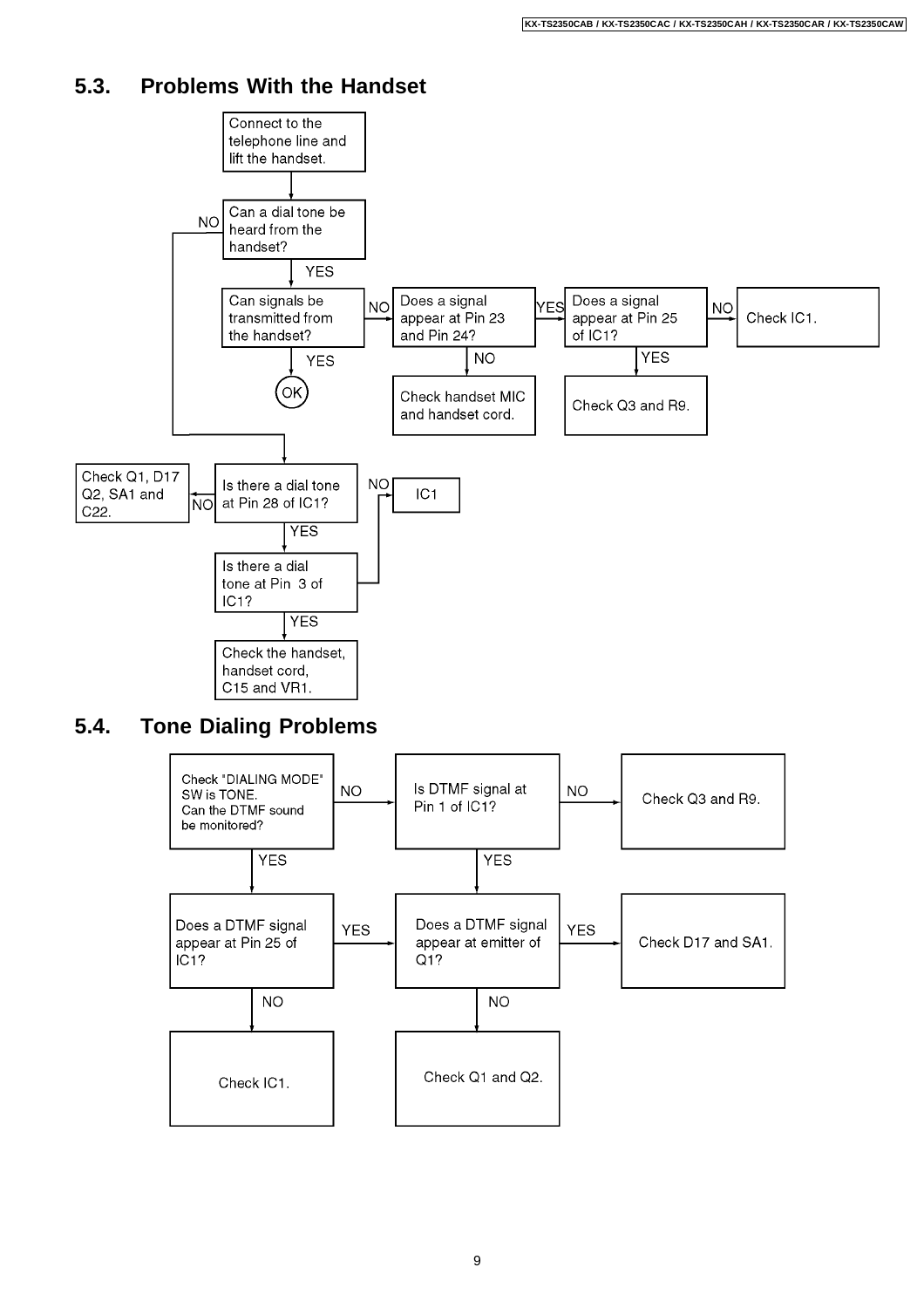# **5.5. Problems With Ringer**

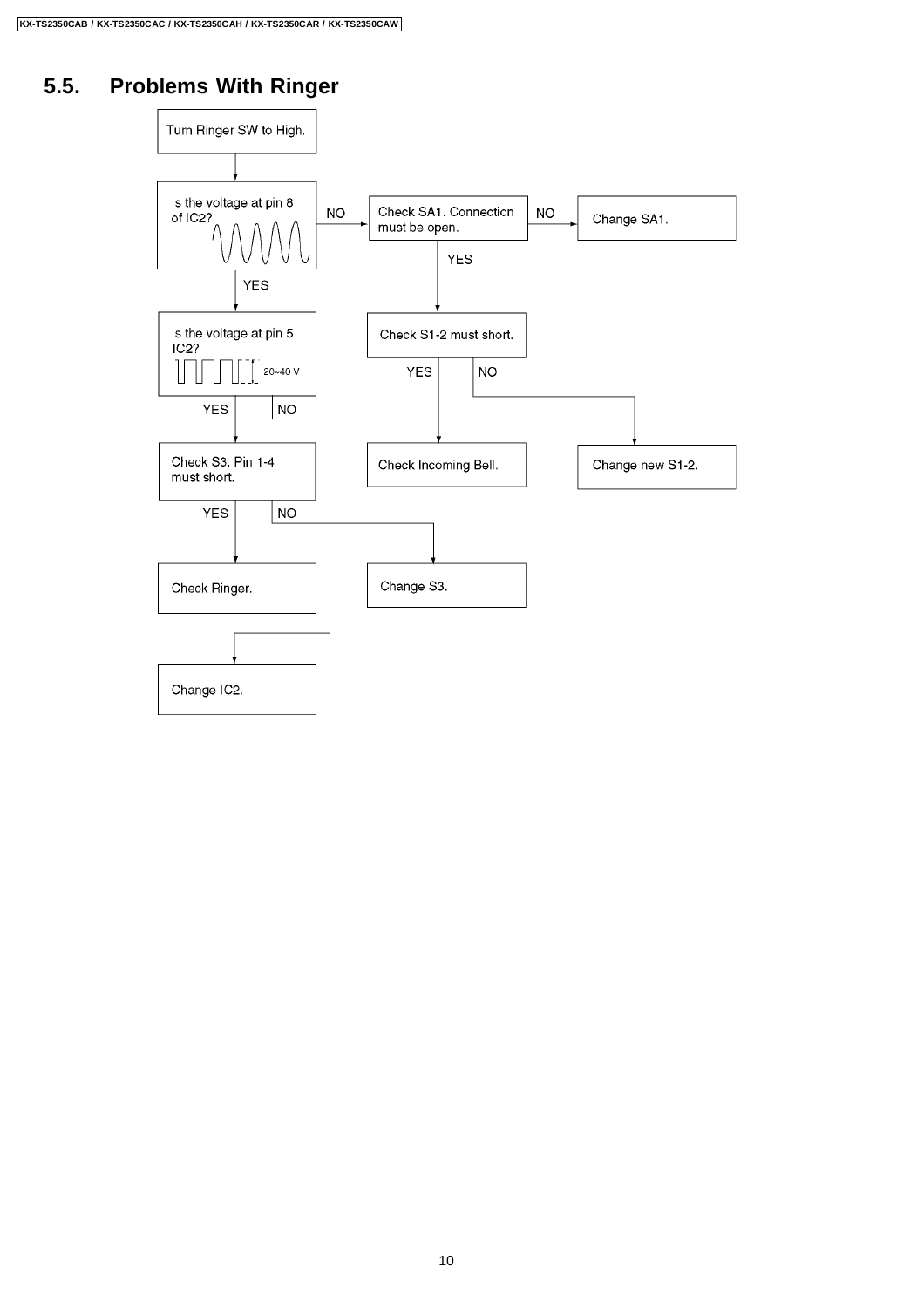## **5.6. How to Check IC1 (Scanning to the key)**

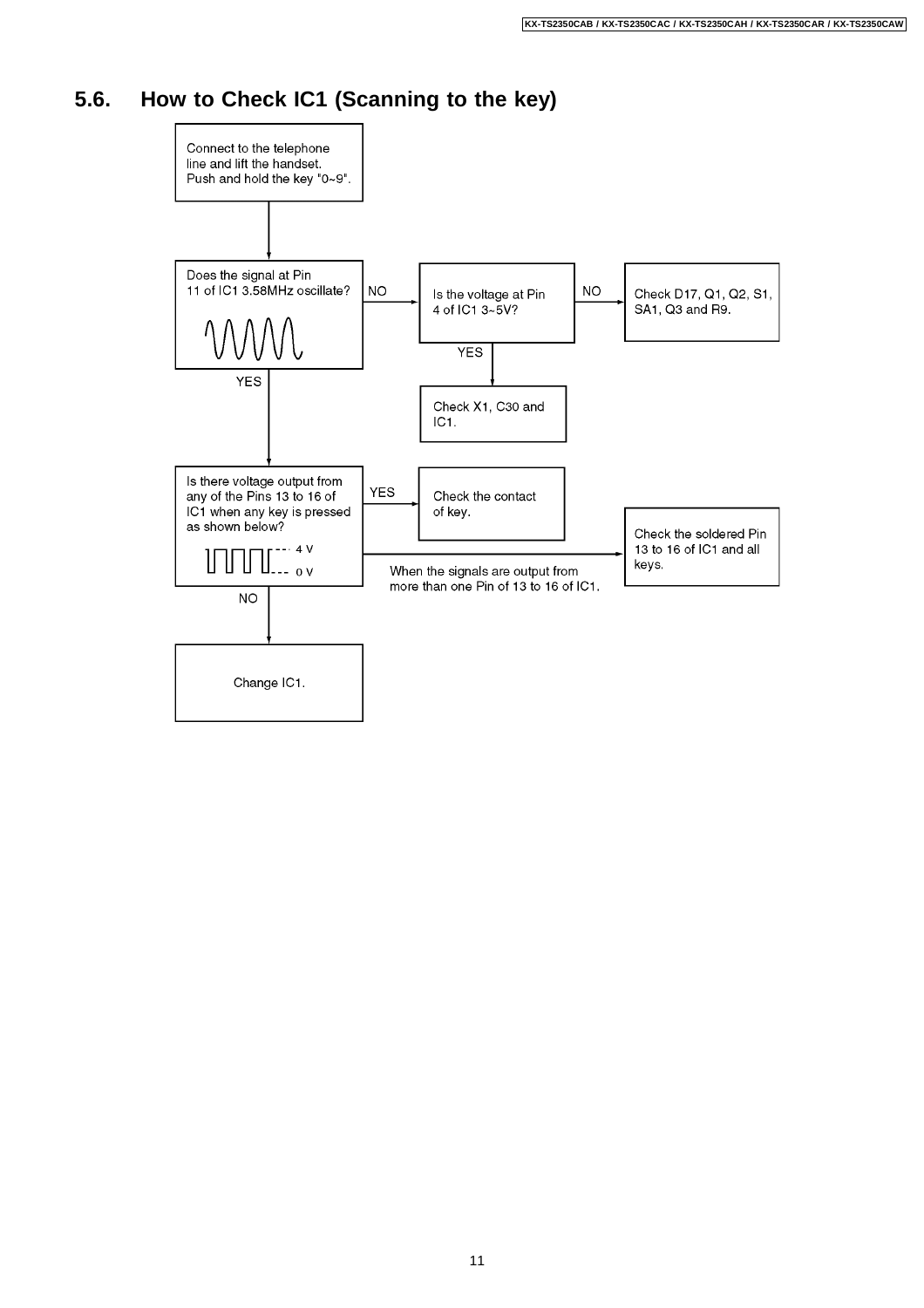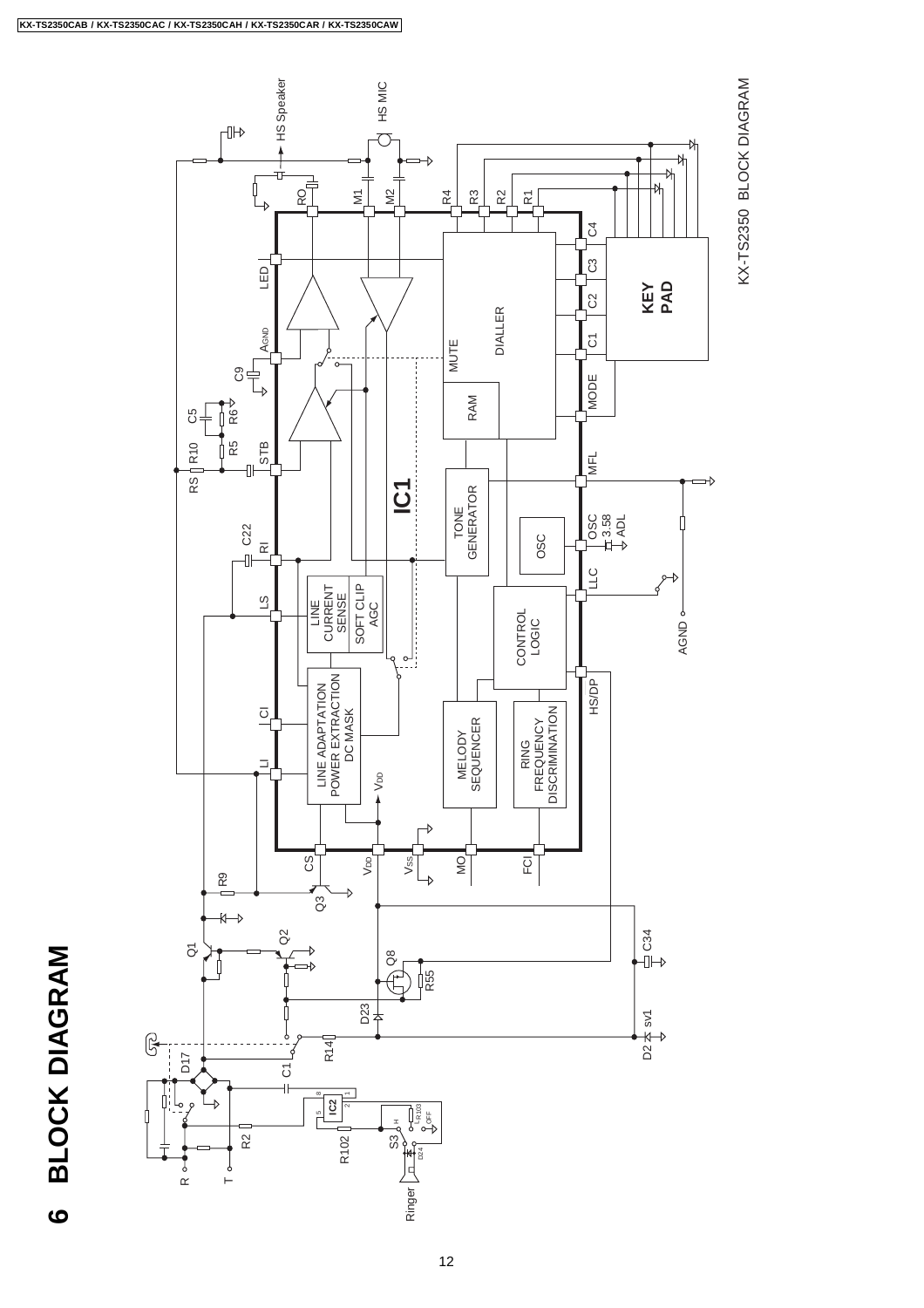# **7 CIRCUIT OPERATIONS**

## **7.1. Telephone Line Interface and Pulse Dial Circuit**

When the hook switch SW1 is ON (off-hook), the circuit is closed, and current is supplied to the base of Q2 via the diode bridge D17 and Q2 is On  $\rightarrow$  Q1 is ON (OFF-HOOK condition).

Q1 and Q2 are the dial pulse generating circuits, and are driven by the DIALER (IC1), when the DIALER Pin 10 of IC1 is LOW  $\rightarrow$ Q2 is OFF and Q1 is OFF (break). If port Pin 10 is HIGH  $\rightarrow$  Q2 is ON  $\rightarrow$  Q1 is ON (make).

## **7.2. Tone Dial Circuit**

#### **Function:**

The tone dialing circuit consists of a DTMF (Dual Tone Multi Frequency) signal generator (outputted from Pin 25 of the IC1) for tone dialing, and also a circuit for outputting the signal to line.

The DTMF circuit identifies inputs from the 12 keys (1, 2, 3, 4, 5, 6, 7, 8, 9, 0,  $\star$  and #) by means of a total of seven frequencies, that is four low frequencies (Low group) and three high frequencies (High group).

#### **Circuit Description:**

When a dial key is pressed, a DTMF signal is output from Pin 25 of IC1 as an analog synthetic wave.

The signal flow to the line is as follows.

Pin 25 of IC1  $\rightarrow$  Q3  $\rightarrow$  R9  $\rightarrow$  Q1  $\rightarrow$  Tel Line.

The DTMF signal is sent to the line via the following path. Q3 is an amplifier which is used to output the signal to line.

Shown below is the signal flow used to output the DTMF signal from the handset as a monitor tone when a dial key is pressed. Pin 3 of IC1  $\rightarrow$  VR1  $\rightarrow$  C15  $\rightarrow$  Handset Speaker.

The signal combination and frequency corresponding to each dial key is shown on the next page.

#### **Circuit Diagram**

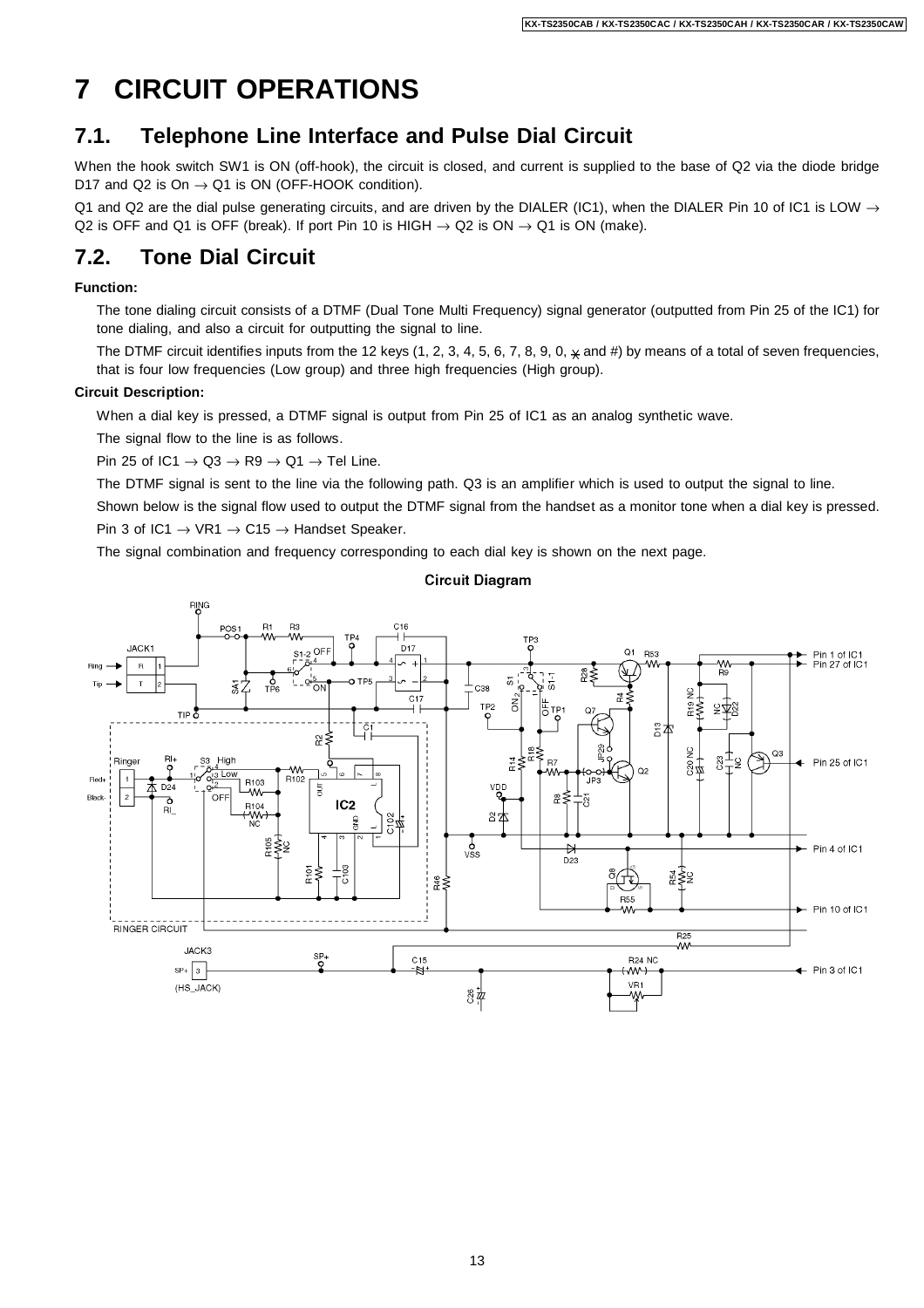#### **Circuit Diagram**



#### **Tone Frequencies**

| High           |         |                |    | Low Group      | Frequencies         | High Group     | Frequencies     |
|----------------|---------|----------------|----|----------------|---------------------|----------------|-----------------|
| Group<br>Low   | H1      | H <sub>2</sub> | HЗ | L1             | 697 Hz<br>1.5%      | H1             | 1209 Hz<br>1.5% |
| Group          |         |                |    | L <sub>2</sub> | 770 Hz              | H <sub>2</sub> | 1336 Hz         |
| L1             |         | 2              | 3  |                | 1.5%                |                | 1.5%            |
| L2             | 4       | 5              | 6  | L <sub>3</sub> | 852 Hz $\}$<br>1.5% | H <sub>3</sub> | 1477 Hz<br>1.5% |
| L <sub>3</sub> | 7       | 8              | 9  |                | 941 Hz              |                |                 |
| L4             | $\star$ | 0              | #  | L4             | 1.5%                |                |                 |

## **7.3. Power Circuit and Redial Back-up Circuit**

#### **Function:**

This set is powered from the line. When it is an OFF-HOOK status, Tel Line  $\rightarrow$  D17  $\rightarrow$  Q1  $\rightarrow$  R9  $\rightarrow$  Pin 27 of IC1 (to become the power supply for IC1 speech network).

The voltage from the line is turned into a constant voltage by D2 and then supplied to the IC1, reset circuit.

Through Tel Line  $\rightarrow$  R1  $\rightarrow$  R3  $\rightarrow$  D17  $\rightarrow$  R14 to become the power supply for IC1, and the redial Back-up will be done.

#### **Block Diagram**

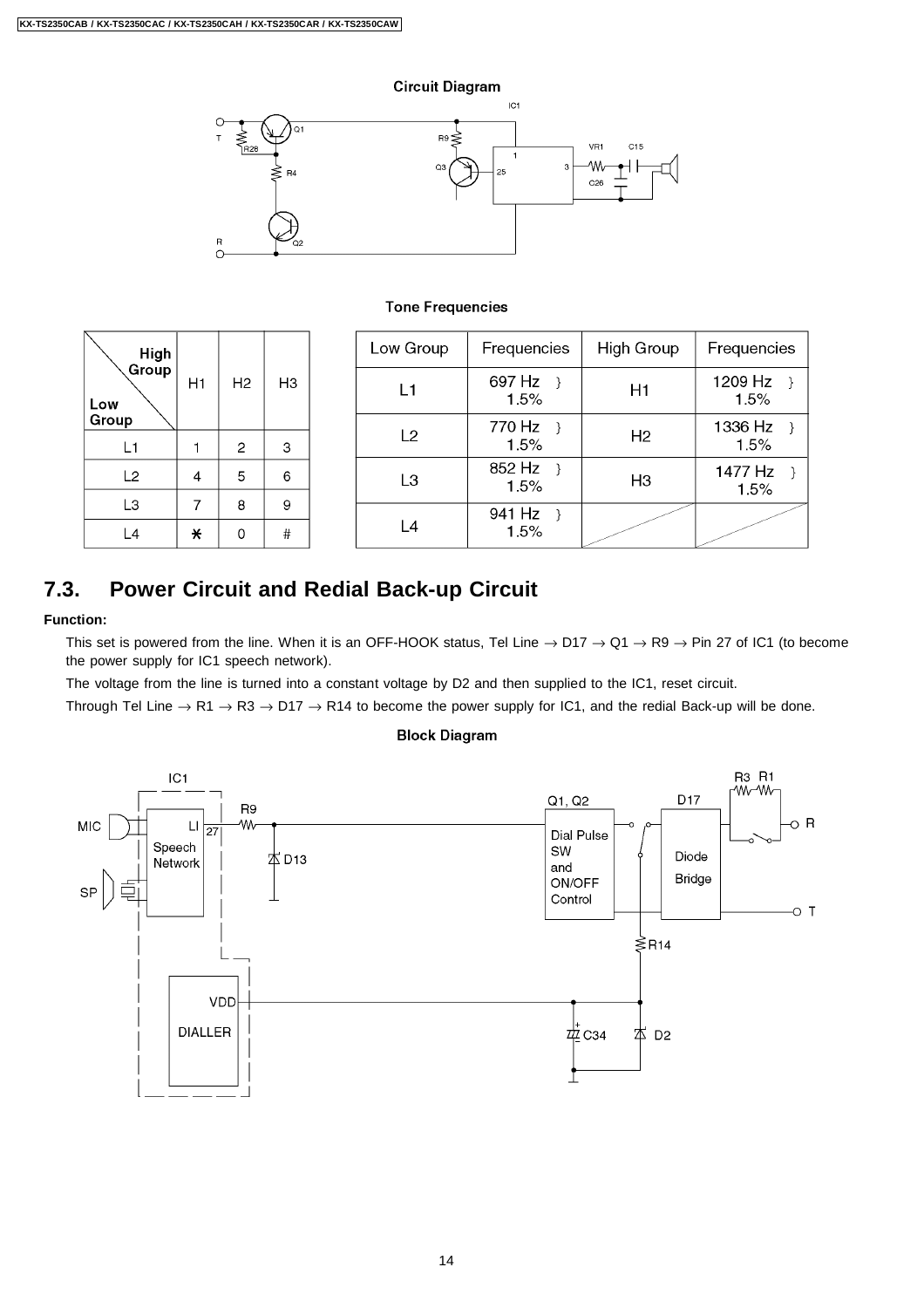# **8 OPTION JUMPER TABLE**

#### **Dialing Mode SW**

|              | Function      | Option           | Remarks |
|--------------|---------------|------------------|---------|
| <b>PULSE</b> | 10pps 33/66ms | <b>JP14</b>      |         |
|              | 10pps 40/60ms | JP23             | default |
|              | 20pps 33/66ms | <b>JP15</b>      |         |
|              | 20pps 40/60ms | <b>JP16</b>      |         |
| <b>TONE</b>  | MF 82/82ms    | JP <sub>18</sub> | default |
|              | MF 82/160ms   | <b>JP19</b>      |         |

## **Flash Key**

| Flash time       | Option | Remarks |
|------------------|--------|---------|
| $100 \text{ ms}$ | JP20   |         |
| 270 ms           | JP21   |         |
| 600 ms           | JP22.  | default |

#### **Note:**

Refer to **Main (Flow Solder Side View)** (P.28)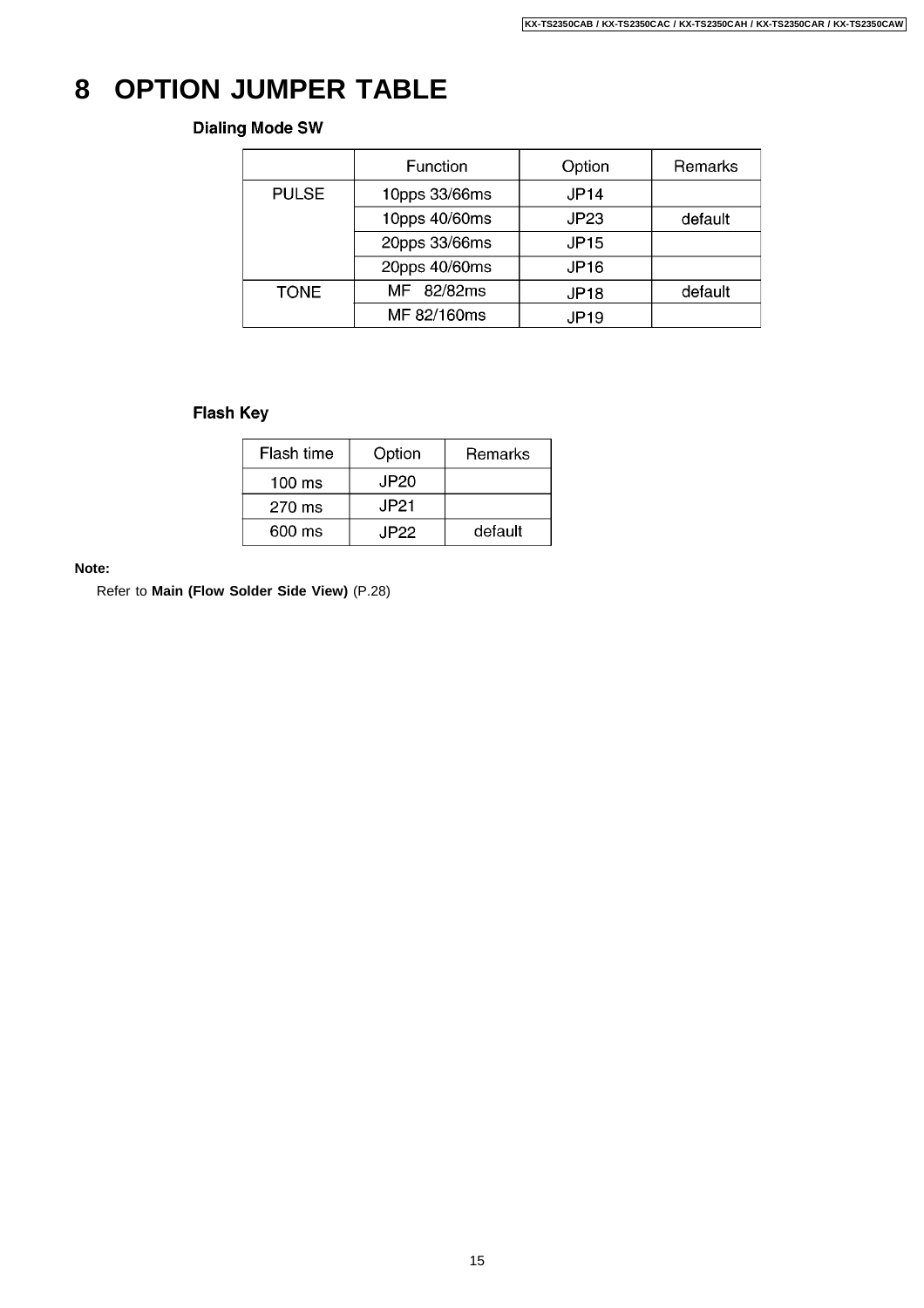# **9 CPU DATA**



Clock frequency: 3.58MHz Operating range: 13~100mA

| Pin<br>No.     | Symbol          | Function                                | Description                                                                                                                                                                                    |  |  |
|----------------|-----------------|-----------------------------------------|------------------------------------------------------------------------------------------------------------------------------------------------------------------------------------------------|--|--|
| 1              | LS.             | Line Current Sense Input                | This is the input for sending the line current.                                                                                                                                                |  |  |
| $\overline{2}$ | <b>MFL</b>      | <b>MF Level Setting</b>                 | A voltage divider connected from this pin to A GND and VSS can be used to set the DTMF level.                                                                                                  |  |  |
| 3              | RO              | <b>Receive Output</b>                   | This is the output for driving a dynamic earpiece with an impedance of 140 to 300 $\Omega$                                                                                                     |  |  |
| 4              | V <sub>DD</sub> | Positive Voltage Supply                 | This is the supply pin for the circuit.                                                                                                                                                        |  |  |
| 5              | AGND            | Analogue Ground                         | This is the analog(ue) ground for the amplifiers.                                                                                                                                              |  |  |
| 6              | <b>STB</b>      | Side Tone Balance Input                 | This is the input for side tone cancellation.                                                                                                                                                  |  |  |
| $\overline{7}$ | CI.             | Complex Impedance Pin                   | For complex impedance a capacitor should be connected to this pin.                                                                                                                             |  |  |
| 8              | <b>MO</b>       | Melody Output                           | PDM output of the melody generator for tone ringing. Hi-Z when not active.                                                                                                                     |  |  |
| 9              | LLC             | Line Loss Compensation                  | Select pin for line loss compensation.<br>$LLC = AGND: 20-50 mA$<br>$LLC = VDD: 45-75 mA$<br>$LLC = VSS: none.$                                                                                |  |  |
| 10             | HS/DP           | Hook Switch Input and Dial Pulse Output | This is an I/O that is pulled high by the hook switch when off-hook and an open<br>drain pulls it low during break periods of pulse dialing and flash.                                         |  |  |
| 11             | <b>OSC</b>      | Oscillator Input                        | Pin for ceramic resonator (3.58 MHz).                                                                                                                                                          |  |  |
| 12             | <b>MODE</b>     | Signalling Mode Select Input            | Mode pin<br>Function                                                                                                                                                                           |  |  |
|                |                 |                                         | Row <sub>2</sub><br>mode, 10 pps, 40/60 ms                                                                                                                                                     |  |  |
|                |                 |                                         | Row <sub>6</sub><br>MF only, 82/82 ms                                                                                                                                                          |  |  |
|                |                 |                                         | During temporary MF: 82/160 ms                                                                                                                                                                 |  |  |
| 13             | C <sub>4</sub>  | Keyboard Column                         |                                                                                                                                                                                                |  |  |
| 14             | C <sub>3</sub>  | <b>Keyboard Column</b>                  | (see key arrangement in Schematic Diagram) the scanning to the key.                                                                                                                            |  |  |
| 15             | C <sub>2</sub>  | Keyboard Column                         |                                                                                                                                                                                                |  |  |
| 16             | C <sub>1</sub>  | Keyboard Column                         |                                                                                                                                                                                                |  |  |
| 17             | R4              | Keyboard Row                            |                                                                                                                                                                                                |  |  |
| 18             | R <sub>3</sub>  | Keyboard Row                            | (see key arrangement in Schematic Diagram) the scanning to the key.                                                                                                                            |  |  |
| 19             | R <sub>2</sub>  | Keyboard Row                            |                                                                                                                                                                                                |  |  |
| 20             | R <sub>1</sub>  | Keyboard Row                            |                                                                                                                                                                                                |  |  |
| 21             | <b>FCI</b>      | <b>Frequency Comparator Input</b>       | This is a Schmitt trigger input for ring frequency discrimination. Disabled during off-hook.                                                                                                   |  |  |
| 22             | LED             | <b>LED Output Driver</b>                | Output for driving an LED that will be flashing when in Programme.                                                                                                                             |  |  |
| 23             | M1              | Microphone Input                        | Differential inputs for the microphone (electric).                                                                                                                                             |  |  |
| 24             | M <sub>2</sub>  | Microphone Input                        |                                                                                                                                                                                                |  |  |
| 25             | <b>CS</b>       | <b>Current Shunt Control Output</b>     | This N-channel open drain output controls the external high power shunt transistor<br>for the modulation of the line voltage and for shorting the line during make period<br>of pulse dialing. |  |  |
| 26             | $V_{SS}$        | <b>Negative Power Supply</b>            |                                                                                                                                                                                                |  |  |
| 27             | П               | Line Input                              | This input is used for power extraction and line current sending.                                                                                                                              |  |  |
| 28             | RI              | Receive Input                           | This is the input for the receive signal.                                                                                                                                                      |  |  |
| <b>VSS</b>     | Vss             | EMC ground connection                   |                                                                                                                                                                                                |  |  |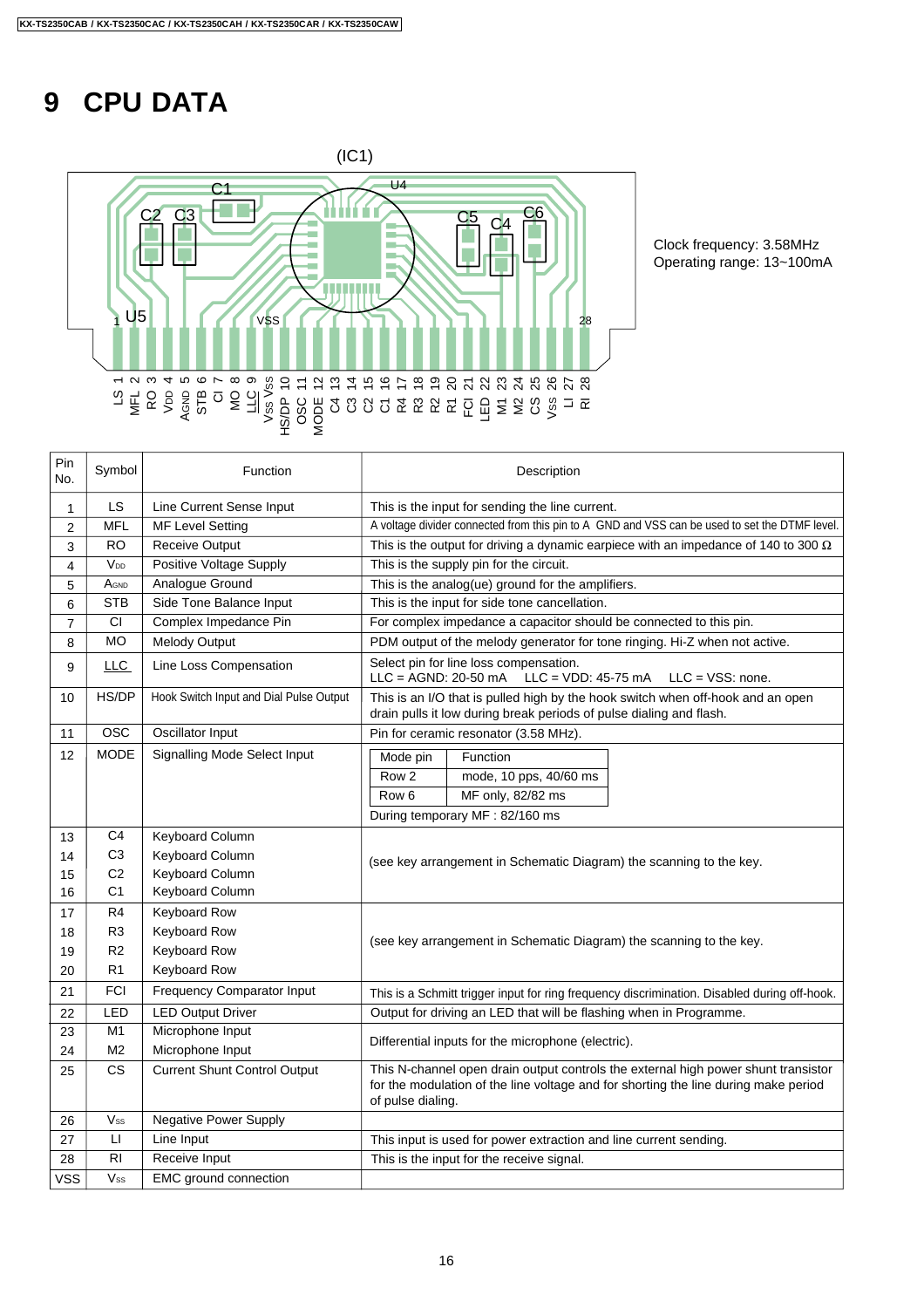# **10 CABINET AND ELECTRICAL PARTS LOCATION**

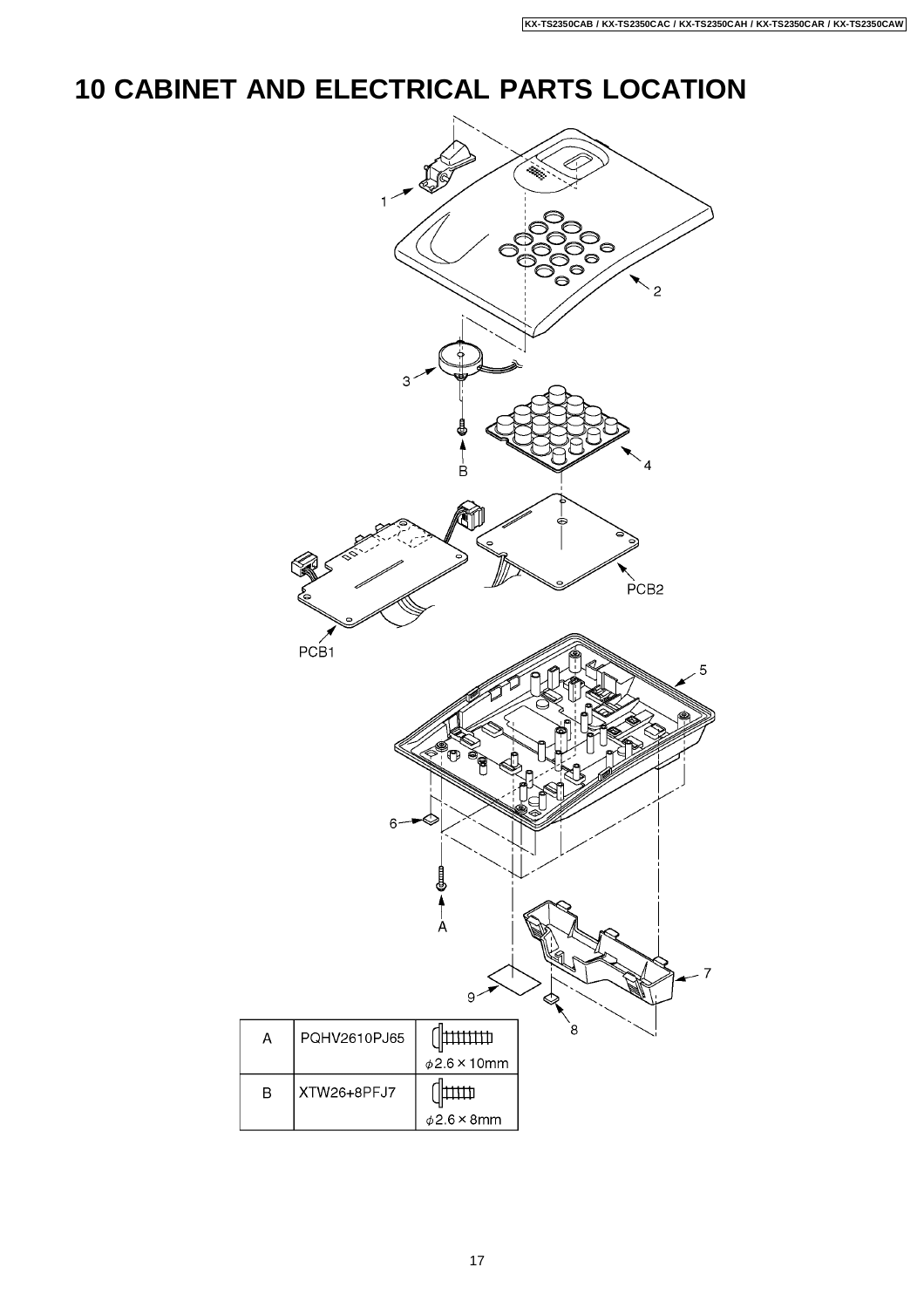# **11 ACCESSORY AND PACKING MATERIALS**

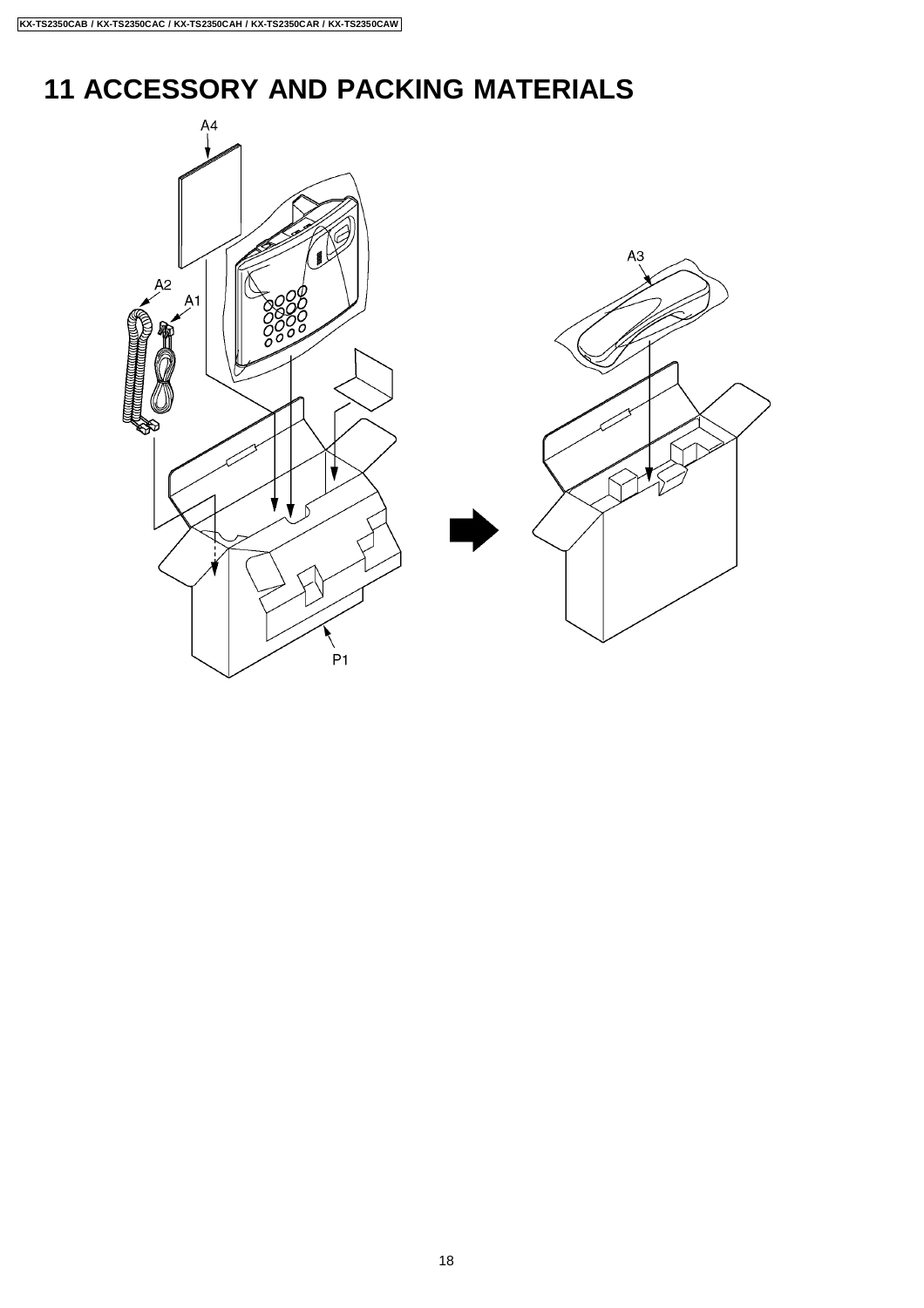# **12 TERMINAL GUIDE OF ICs TRANSISTORS AND DIODES**

| Е<br>B1ACGP000007<br>PQVT2N6517CA | (101)<br>Ë<br>ÕÕ<br>ŐõÔ<br>, 16 | Anode<br>Cathode | Anode<br>Cathode |
|-----------------------------------|---------------------------------|------------------|------------------|
| PQVTKSB564AC                      | N5BCBZ000001                    | MA4051           | MA4100           |
| Anode<br>Cathode                  |                                 |                  |                  |
| B0EAAD000001                      | B0EDER000009                    | C1CA00000290     | B1CEGF000004     |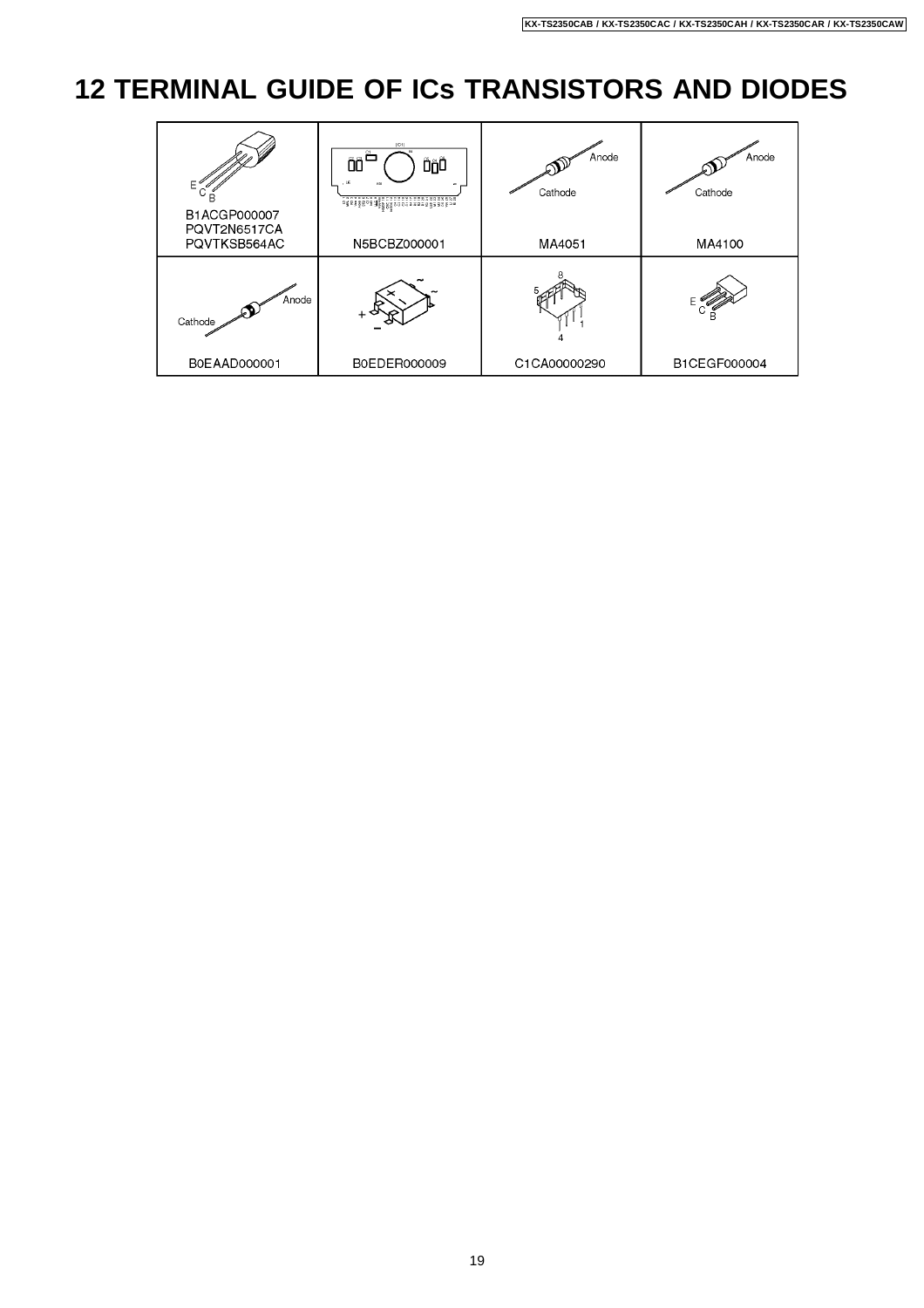# **13 REPLACEMENT PARTS LIST**

#### 1. RTL (Retention Time Limited)

#### **Note:**

The marking (RTL) indicates that the Retention Time is limited for this item.

After the discontinuation of this assembly in production, the item will continue to be available for a specific period of time. The retention period of availability is dependant on the type of assembly, and in accordance with the laws governing part and product retention. After the end of this period, the assembly will no longer be available.

#### 2. Important safety notice

Components identified by the  $\triangle$  mark indicates special characteristics important for safety. When replacing any of these components, only use specified manufacture's parts.

- 3. The S mark means the part is one of some identical parts. For that reason, it may be different from the installed part.
- 4. ISO code (Example: ABS-94HB) of the remarks column shows quality of the material and a flame resisting grade about plastics.

#### 5. RESISTORS & CAPACITORS

Unless otherwise specified;

All resistors are in ohms ( $Ω$ ) K=1000 $Ω$ , M=1000k $Ω$ 

All capacitors are in MICRO FARADS (uF)P=uuF

\*Type & Wattage of Resistor

Type

| ERC:Solid<br>ERDS:Carbon<br>ERJ:Chip                            | ERX:Metal Film<br>l ERG:Metal Oxide<br><b>ER0:Metal Film</b> | PQ4R:Chip<br><b>ERS:Fusible Resistor</b><br><b>ERF:Cement Resistor</b> |  |            |
|-----------------------------------------------------------------|--------------------------------------------------------------|------------------------------------------------------------------------|--|------------|
| Wattage                                                         |                                                              |                                                                        |  |            |
| $\overline{10}$ $\overline{10}$ $\overline{10}$ $\overline{10}$ | $\sim$ $\sim$ $\sim$ $\sim$ $\sim$ $\sim$                    |                                                                        |  | 0.01110011 |

10,16:1/8W 14,25:1/4W 12:1/2W 1:1W 2:2W 3:3W

\*Type & Voltage Of Capacitor

Type

| ECFD:Semi-Conductor<br>ECQS:Styrol<br>ECQMS:Mica | ECCD,ECKD,ECBT,F1K,ECUV:Ceramic<br>ECQE,ECQV,ECQG:Polyester<br>ECUV, PQCUV, ECUE: Chip ECEA, ECST, EEE: Electlytic<br>ECQP:Polypropylene |
|--------------------------------------------------|------------------------------------------------------------------------------------------------------------------------------------------|
|                                                  |                                                                                                                                          |

Voltage

| ECQ Type                                   | <b>ECQG</b><br><b>ECQV Typel</b> | ECSZ Type                               | Others                                               |                                                                   |
|--------------------------------------------|----------------------------------|-----------------------------------------|------------------------------------------------------|-------------------------------------------------------------------|
| 11H:50V<br>I2A:100V<br>I2E:250V<br>2H:500V | 05:50V<br>1:100V<br>2:200V       | OF:3.15V<br>1A:10V<br>1V:35V<br>0J:6.3V | :6.3V<br>0J<br>1A<br>:10V<br>1C<br>:16V<br>1E.25:25V | :35V<br>1 <sub>V</sub><br>50.1H:50V<br>:16V<br>1.J<br>:100V<br>2A |

## **13.1. Base Unit**

## **13.1.1. Cabinet and Electrical Parts**

| Ref.<br>No.    | Part No.    | Part Name & Description                    | Remarks |
|----------------|-------------|--------------------------------------------|---------|
| $\mathbf{1}$   | POBH10033Z2 | BUTTON, HOOK (for KX-<br><b>TS2350CAB)</b> | ABS-HB  |
| 1              | POBH10033Z8 | BUTTON, HOOK (for KX-<br><b>TS2350CAC)</b> | ABS-HB  |
| $\mathbf{1}$   | POBH10033Z9 | BUTTON, HOOK (for KX-<br><b>TS2350CAH)</b> | ABS-HB  |
| $\mathbf{1}$   | POBH10033Z3 | BUTTON, HOOK (for KX-<br><b>TS2350CAR)</b> | ABS-HB  |
| $\mathbf{1}$   | POBH10033Z1 | BUTTON, HOOK (for KX-<br><b>TS2350CAW)</b> | ABS-HB  |
| $\overline{a}$ | POKM10610Z2 | CABINET BODY (for KX-<br><b>TS2350CAB)</b> | $PS-HB$ |

| Ref.<br>No.             | Part No.          | Part Name & Description                               | Remarks |
|-------------------------|-------------------|-------------------------------------------------------|---------|
| 2                       | PQKM10610Z4       | CABINET BODY (for KX-<br><b>TS2350CAC)</b>            | $PS-HB$ |
| $\overline{\mathbf{2}}$ | PQKM10610Z5       | CABINET BODY (for KX-<br><b>TS2350CAH)</b>            | $PS-HB$ |
| 2                       | PQKM10610Z3       | CABINET BODY (for KX-<br><b>TS2350CAR)</b>            | $PS-HB$ |
| $\overline{\mathbf{2}}$ | PQKM10610Z1       | CABINET BODY (for KX-<br><b>TS2350CAW)</b>            | $PS-HB$ |
| 3                       | L0DDFD000002      | <b>BUZZER</b>                                         |         |
| 4                       | POSX10248Y        | KEYBOARD SWITCH, 16 KEY (for<br>KX-TS2350CAB/CAC/CAR) |         |
| 4                       | PQSX10248X        | KEYBOARD SWITCH, 16 KEY (for<br>KX-TS2350CAH)         |         |
| 4                       | POSX10248Z        | KEYBOARD SWITCH, 16 KEY (for<br>KX-TS2350CAW)         |         |
| 5                       | POKF10600X2       | CABINET COVER (for KX-<br><b>TS2350CAB)</b>           | $PS-HB$ |
| 5                       | PQKF10600X4       | CABINET COVER (for KX-<br><b>TS2350CAC)</b>           | $PS-HB$ |
| 5                       | POKF10600X3       | CABINET COVER (for KX-<br><b>TS2350CAH)</b>           | $PS-HB$ |
| 5                       | PQKF10600X5       | CABINET COVER (for KX-<br><b>TS2350CAR)</b>           | $PS-HB$ |
| 5                       | POKF10600X1       | CABINET COVER (for KX-<br><b>TS2350CAW)</b>           | $PS-HB$ |
| 6                       | <b>POHA10018Y</b> | RUBBER PARTS, FOOT CUSHION                            |         |
| 7                       | PQKL10058Z2       | STAND, WALL MOUNT (for KX-<br><b>TS2350CAB)</b>       | $PS-HB$ |
| 7                       | POKL10058Z4       | STAND, WALL MOUNT (for KX-<br><b>TS2350CAC)</b>       | $PS-HB$ |
| 7                       | PQKL10058Z5       | STAND, WALL MOUNT (for KX-<br><b>TS2350CAH)</b>       | $PS-HB$ |
| 7                       | PQKL10058Z3       | STAND, WALL MOUNT (for KX-<br><b>TS2350CAR)</b>       | $PS-HB$ |
| 7                       | PQKL10058Z1       | STAND, WALL MOUNT (for KX-<br><b>TS2350CAW)</b>       | $PS-HB$ |
| 8                       | PQHA10025Z        | RUBBER PARTS, FOOT CUSHION                            |         |
| 9                       | PQGT19126Z        | NAME PLATE (for KX-TS2350CAB)                         |         |
| 9                       | PQGT19309Z        | NAME PLATE (for KX-TS2350CAC)                         |         |
| 9                       | PQGT19311Z        | NAME PLATE (for KX-TS2350CAH)                         |         |
| 9                       | PQGT19310Z        | NAME PLATE (for KX-TS2350CAR)                         |         |
| 9                       | PQGT19125Z        | NAME PLATE (for KX-TS2350CAW)                         |         |

## **13.1.2. Main P.C.Board Parts**

| Ref.<br>No.     | Part No.            | Part Name & Description    | Remarks |
|-----------------|---------------------|----------------------------|---------|
| PCB1            | POWP1S2350CA        | MAIN P.C.BOARD ASS Y (RTL) |         |
|                 |                     | (ICs)                      |         |
| IC1             | N5BCBZ000001        | IC                         |         |
| IC <sub>2</sub> | C1CA00000290        | ΙC                         |         |
|                 |                     | (TRANSISTORS)              |         |
| Q1              | B1ACGP000007        | TRANSISTOR (SI)            |         |
| Q2              | PQVT2N6517CA        | TRANSISTOR(SI)             | s       |
| Q3              | POVTKSB564AC        | TRANSISTOR(SI)             | s       |
| Q7              | PQVT2N6517CA        | TRANSISTOR (SI)            | s       |
| Q8              | B1CEGF000004        | TRANSISTOR(SI)             |         |
|                 |                     | (DIODES)                   |         |
| D <sub>2</sub>  | MA4051              | DIODE(SI)                  | s       |
| D <sub>8</sub>  | B0EAAD000001        | DIODE(SI)                  |         |
| D9              | B0EAAD000001        | DIODE(SI)                  |         |
| D <sub>13</sub> | MA4100              | DIODE(SI)                  | s       |
| D17             | B0EDER000009        | DIODE(SI)                  |         |
| D <sub>23</sub> | <b>BOEAAD000001</b> | DIODE(SI)                  |         |
| D <sub>24</sub> | B0EAAD000001        | DIODE(SI)                  |         |
|                 |                     | (JACKS AND CONNECTOR)      |         |
| <b>JACK1</b>    | PQJJ1T029Z          | JACK, MODULAR              |         |
| <b>JACK3</b>    | PQJJ1T030Z          | <b>JACK, HANDSET</b>       |         |
| CN1             | WBX10SS4AALM        | CONNECTOR                  | s       |
|                 |                     | (SWITCHES)                 |         |
| S1              | POSH2B105Z          | PUSH SWITCH, HOOK          | s       |
| S <sub>2</sub>  | K0D112B00131        | <b>SLIDE SWITCH</b>        | s       |
| S3              | K0D113B00082        | <b>SLIDE SWITCH</b>        |         |
|                 |                     | (RESISTORS)                |         |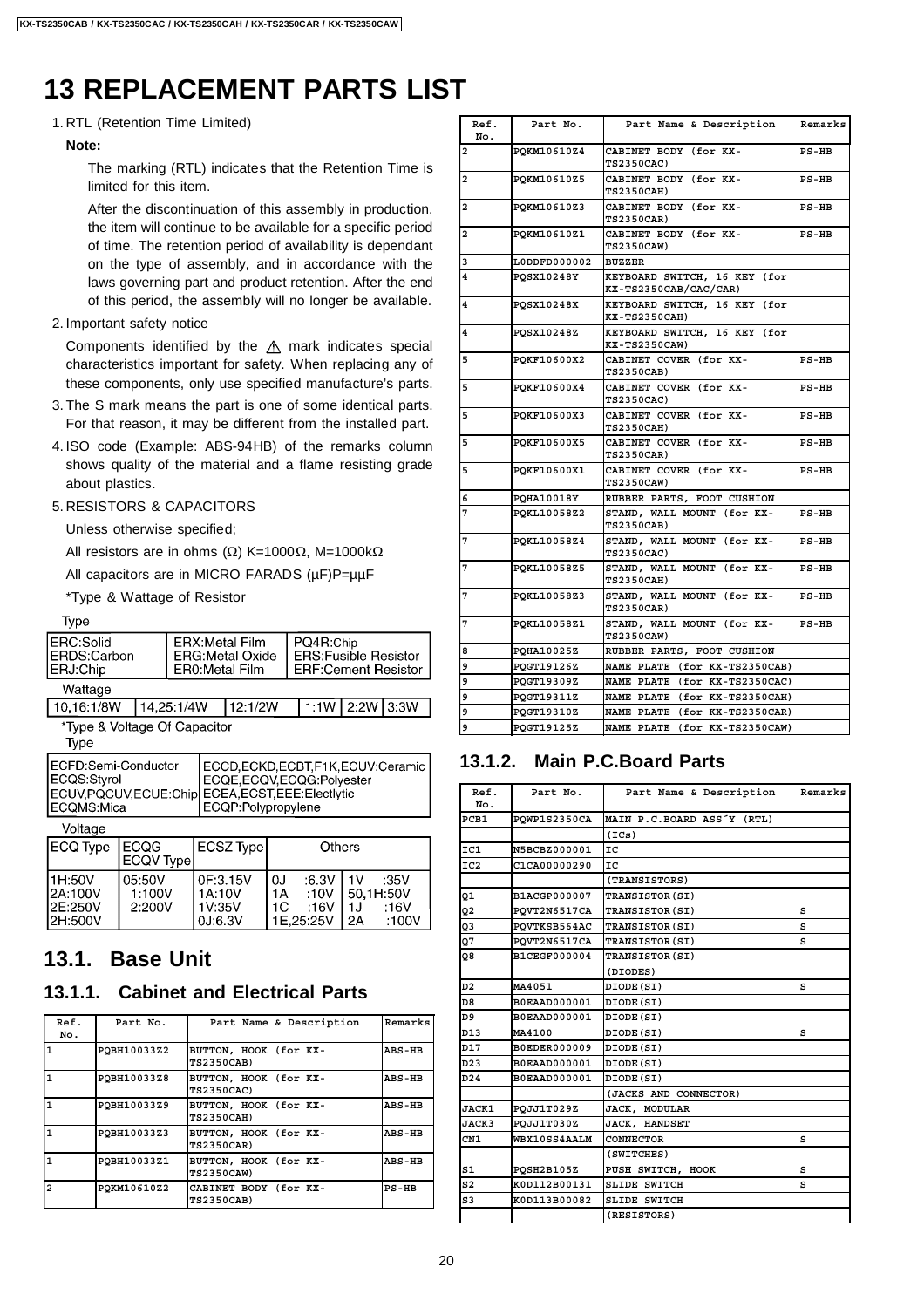| Ref.            | Part No.            | Part Name & Description   | Remarks |
|-----------------|---------------------|---------------------------|---------|
| No.             |                     |                           |         |
| R1              | <b>ERJ3GEYJ335</b>  | 3.3M                      |         |
| R2              | ERDS1TJ222          | 2.2K                      | s       |
| R3              | ERJ3GEYJ185         | 1.8M                      |         |
| R4              | ERJ3GEYJ182         | 1.8K                      |         |
| R5              | ERJ3GEYJ472         | 4.7K                      |         |
| R6              | ERJ3GEYJ123         | 12K                       |         |
| R7              | ERDS2TJ124          | 120K                      |         |
| R8              | <b>ERJ3GEYJ105</b>  | 1М                        |         |
| R9              | ERDS1TJ220          | 22                        | s       |
| R10             | <b>ERJ3GEYJ221</b>  | 220                       |         |
| R14             | ERJ3GEYJ334         | 330K                      |         |
| R16             | <b>ERJ3GEYJ224</b>  | 220K                      |         |
| R18             | ERJ3GEYJ274         | 270K                      |         |
| R20             | <b>ERJ3GEYJ222</b>  | 2.2K                      |         |
| R21             | ERJ3GEYJ182         | 1.8K                      |         |
| R22             | ERJ3GEYJ182         | 1.8K                      |         |
| R25             | ERJ3GEYJ104         | 100K                      |         |
| R26             | <b>ERJ3GEYJ183</b>  | 18K                       |         |
| R28             | ERJ3GEYJ473         | 47K                       |         |
| R <sub>29</sub> | <b>ERJ3GEYJ221</b>  | 220                       |         |
| R31             | <b>ERJ3GEYJ103</b>  | 10K                       |         |
| R32             | ERJ3GEYJ562         |                           |         |
| R46             | ERDS2TJ470          | 5.6K<br>47                |         |
|                 |                     |                           |         |
| R47             | ERJ3GEY0R00         | 0                         |         |
| R51             | <b>ERJ3GEYJ221</b>  | 220                       |         |
| R52             | ERJ3GEYJ221         | 220                       |         |
| R55             | <b>ERJ3GEYJ105</b>  | 1M                        |         |
| R101            | ERJ3GEYJ223         | 22K                       |         |
| R102            | <b>ERJ3GEYJ331</b>  | 330                       |         |
| R103            | ERJ3GEYJ473         | 47K                       |         |
| JP18            | <b>ERJ3GEY0R00</b>  | 0                         |         |
| JP22            | ERJ3GEY0R00         | 0                         |         |
| JP23            | <b>ERJ3GEY0R00</b>  | 0                         |         |
|                 |                     | (CAPACITORS)              |         |
| C1              | F0C2E1050005        | 1                         |         |
| C5              | <b>ECUV1C273KBV</b> | 0.027                     |         |
| C6              | ECEA1HKA010         | 1                         |         |
| C9              | ECEA0JKS220         | 22                        | s       |
| C11             | <b>ECEA0JKA101</b>  | 100                       |         |
| C12             | <b>ECUV1C473KBV</b> | 0.047                     |         |
| C13             | ECUV1C473KBV        | 0.047                     |         |
| C15             | ECEA1CKA100         | 10                        |         |
| C16             | F1B2H681A034        | 680P                      |         |
| C17             | F1B2H681A034        | 680P                      |         |
| C21             | <b>ECUV1H153KBV</b> | 0.015                     |         |
| C22             | <b>ECEA1CKA100</b>  | 10                        |         |
| C26             | ECEA1HKA010         | 1                         |         |
| C27             | ECUV1C683KBV        | 0.068                     |         |
| C29             | ECEA1CKA100         | 10                        |         |
| C30             | ECUV1H120JCV        | 12 P                      |         |
| C31             | <b>ECUV1C563KBV</b> | 0.056                     |         |
| C34             | ECEA0JU471          | 470                       |         |
| C38             | F1B1H1030003        | 0.01                      |         |
|                 |                     |                           |         |
| C102            | ECEA1HKA100         | 10                        |         |
| C103            | <b>ECUV1C563KBV</b> | 0.056                     |         |
|                 |                     | (OTHERS)                  |         |
| SA1             | PQVDDSS301L         | VARISTOR (SURGE ABSORBER) | △       |
| VR1             | PQNVZ6TLTB13        | VARIABLE RESISTOR         | s       |
| VR2             | EVNDXAA03B24        | <b>VARIABLE RESISTOR</b>  |         |
| X1              | PQVBZTA3.58M        | CRYSTAL OSCILLATOR        |         |

## **13.2. Accessories and Packing Materials**

#### **Note:**

(\*1) You can download and refer to the Operating Instructions (Instruction book) on TSN Server.

| Ref.<br>No.    | Part No.   | Part Name & Description                          | Remarks |
|----------------|------------|--------------------------------------------------|---------|
| Α1             | POJA10075Z | CORD, TELEPHONE                                  |         |
| A2             | PQJA212N   | CORD, HANDSET (for KX-<br>TS2350CAB/CAC/CAH/CAR) |         |
| A2             | POJA212M   | CORD, HANDSET (for KX-<br><b>TS2350CAW)</b>      |         |
| A <sub>3</sub> | POJXE0501Z | HANDSET (for KX-TS2350CAB)                       |         |
| A <sub>3</sub> | POJXE0527Z | HANDSET (for KX-TS2350CAC)                       |         |
| A <sub>3</sub> | POJXE0529Z | HANDSET (for KX-TS2350CAH)                       |         |
| A <sub>3</sub> | POJXE0518Z | HANDSET (for KX-TS2350CAR)                       |         |
| A <sub>3</sub> | POJXE0511Z | HANDSET (for KX-TS2350CAW)                       |         |
| A4             | PO0X15542Z | INSTRUCTION BOOK (*1)                            |         |
| P1             | POPK15476Z | GIFT BOX                                         |         |

### **13.1.3. Operational P.C.Board Part**

| Ref.<br>No. | Part No.     | Part Name & Description                | Remarks |
|-------------|--------------|----------------------------------------|---------|
| PCB2        | POWP2TS500MX | OPERATIONAL P. C. BOARD ASS Y<br>(RTL) |         |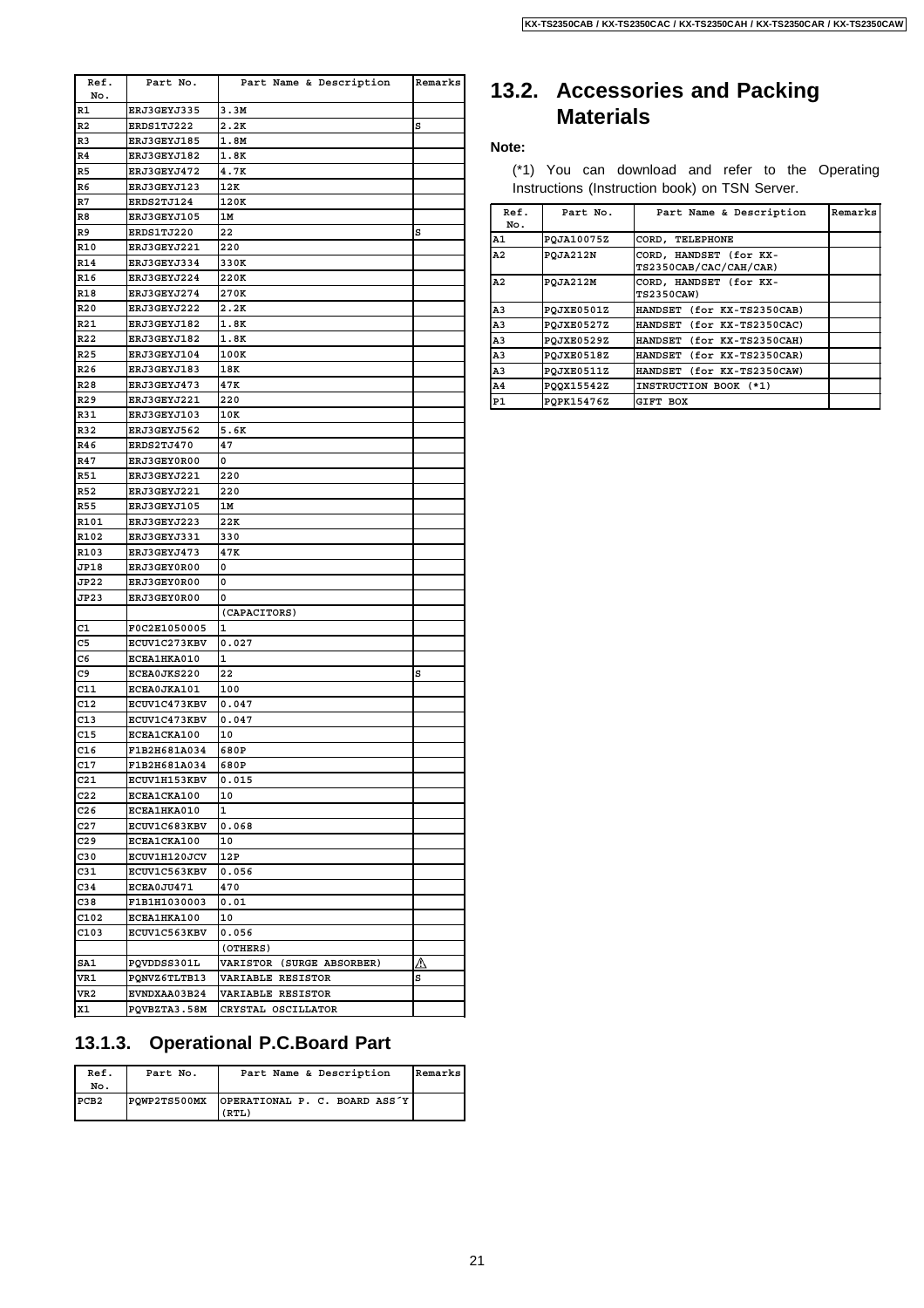**Memo**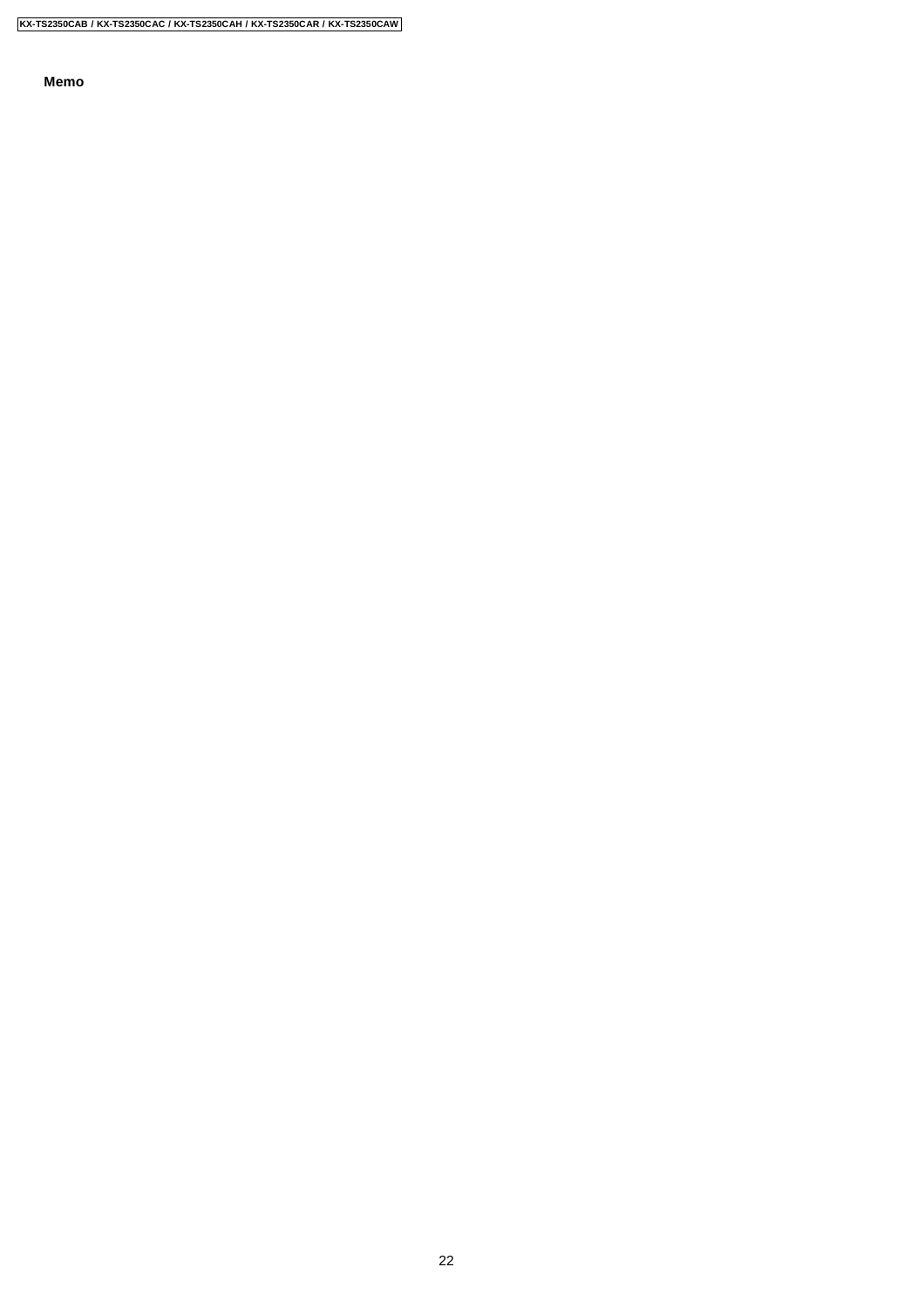# **14 FOR SCHEMATIC DIAGRAM (SCHEMATIC DIAGRAM)**

- 1. DC voltage measurements are taken with electronic voltmeter from negative terminal.
- 2. This schematic diagram may be modified at any time with the development of new technology.

#### **Important Safety Notice:**

Components identified by  $\triangle$  mark have special characteristics important for safety. When replacing any of these components, use only the manufacturer´s specified parts.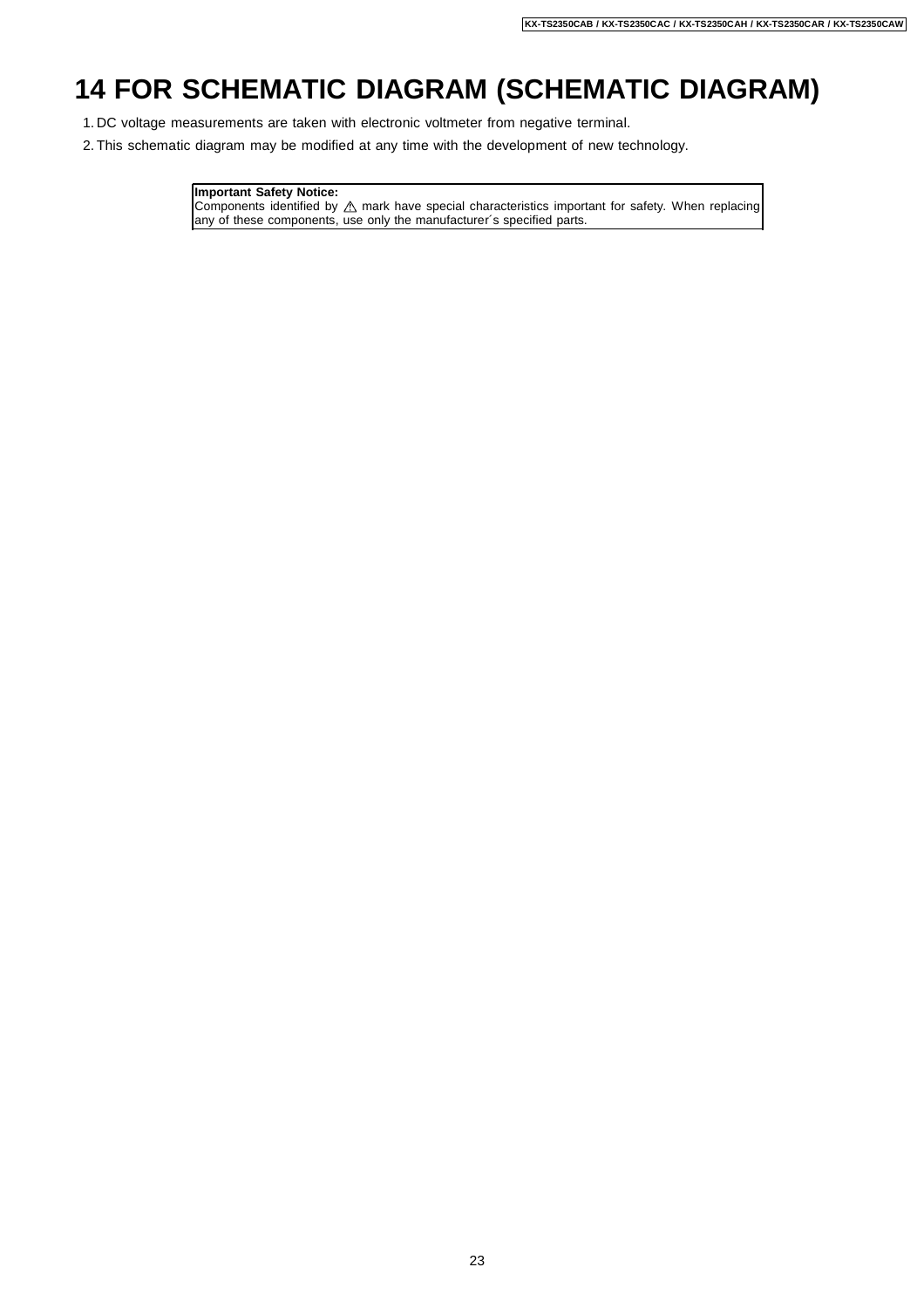# **15 SCHEMATIC DIAGRAM**

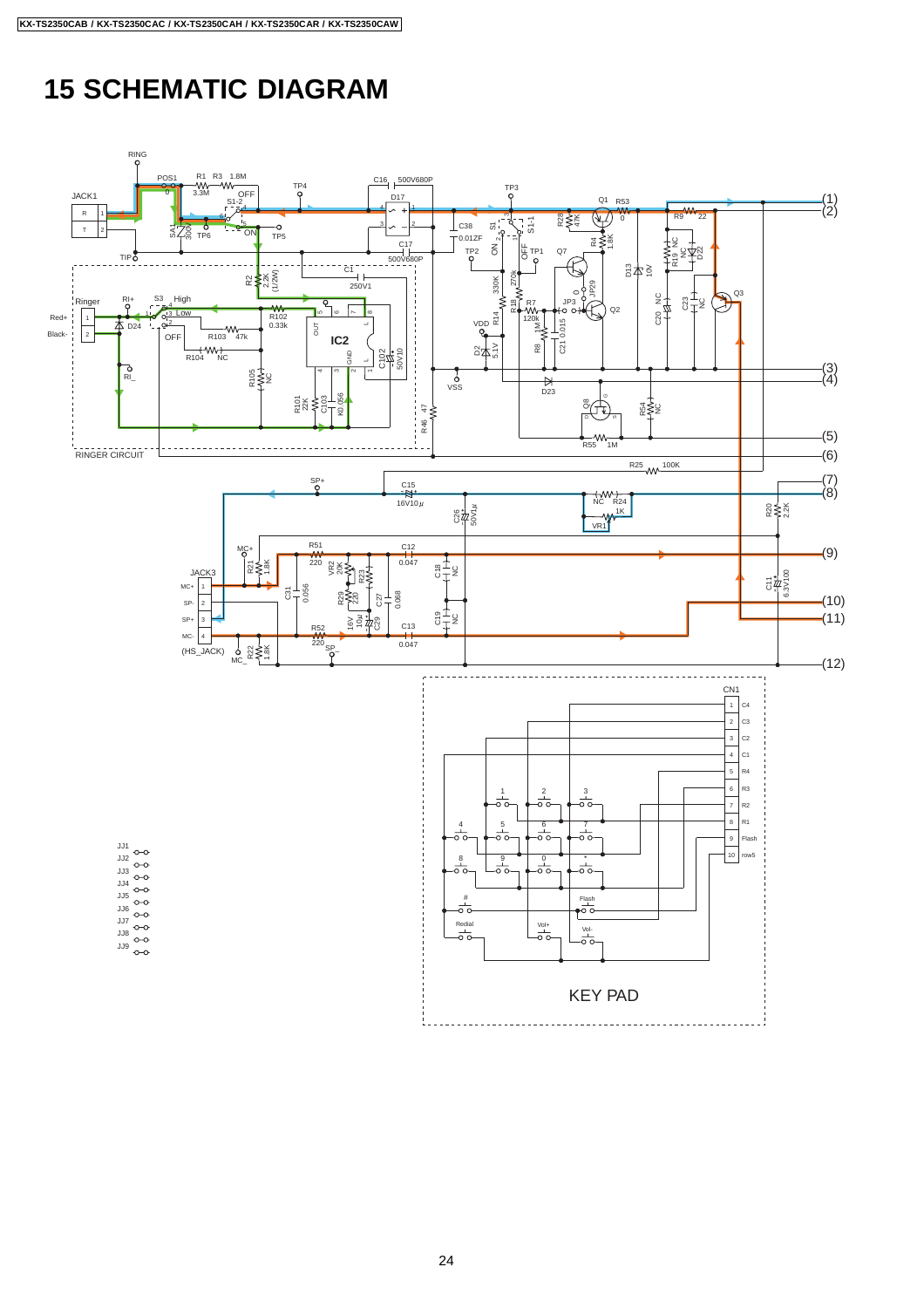

KX-TS2350 SCHEMATIC DIAGRAM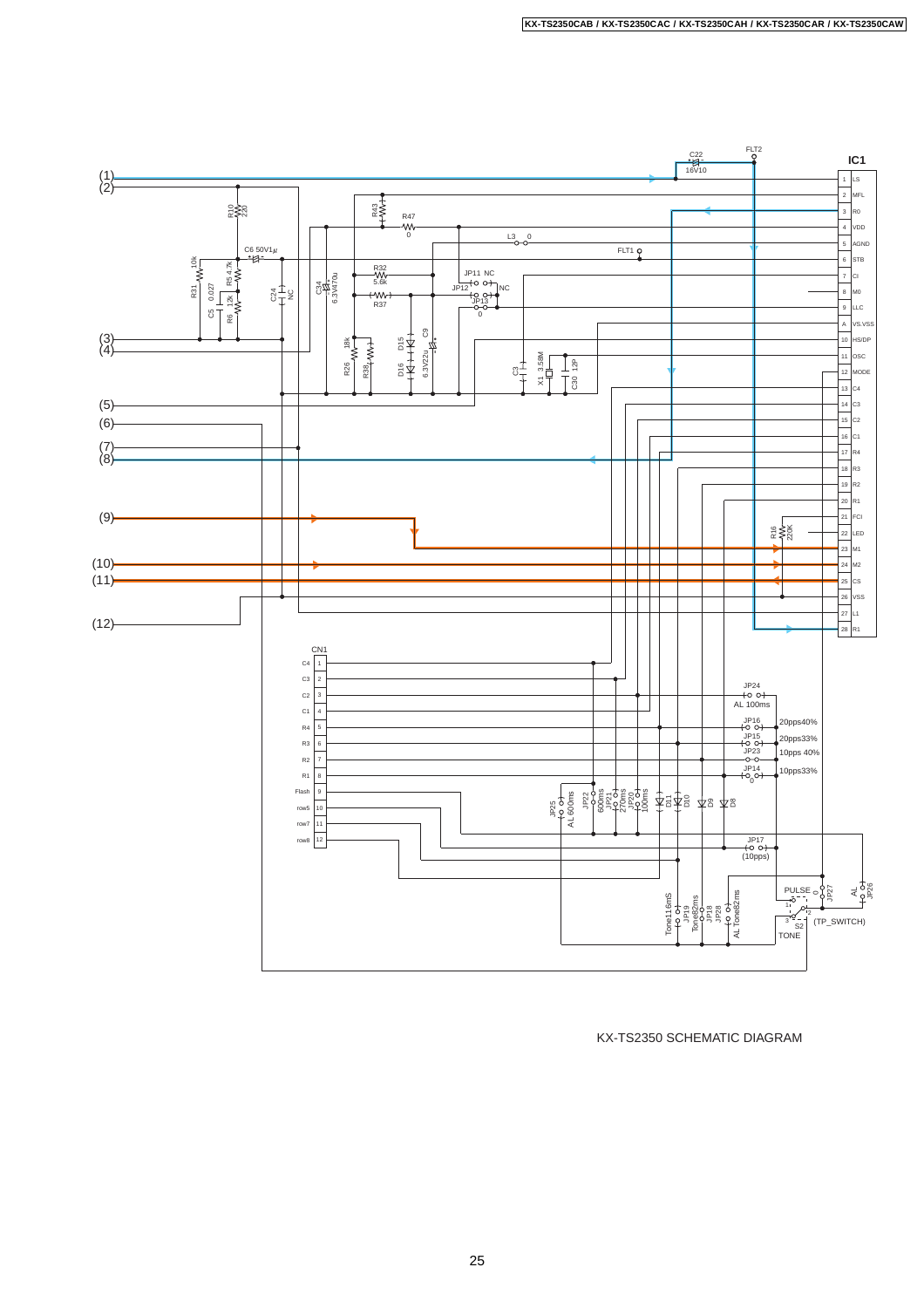**Memo**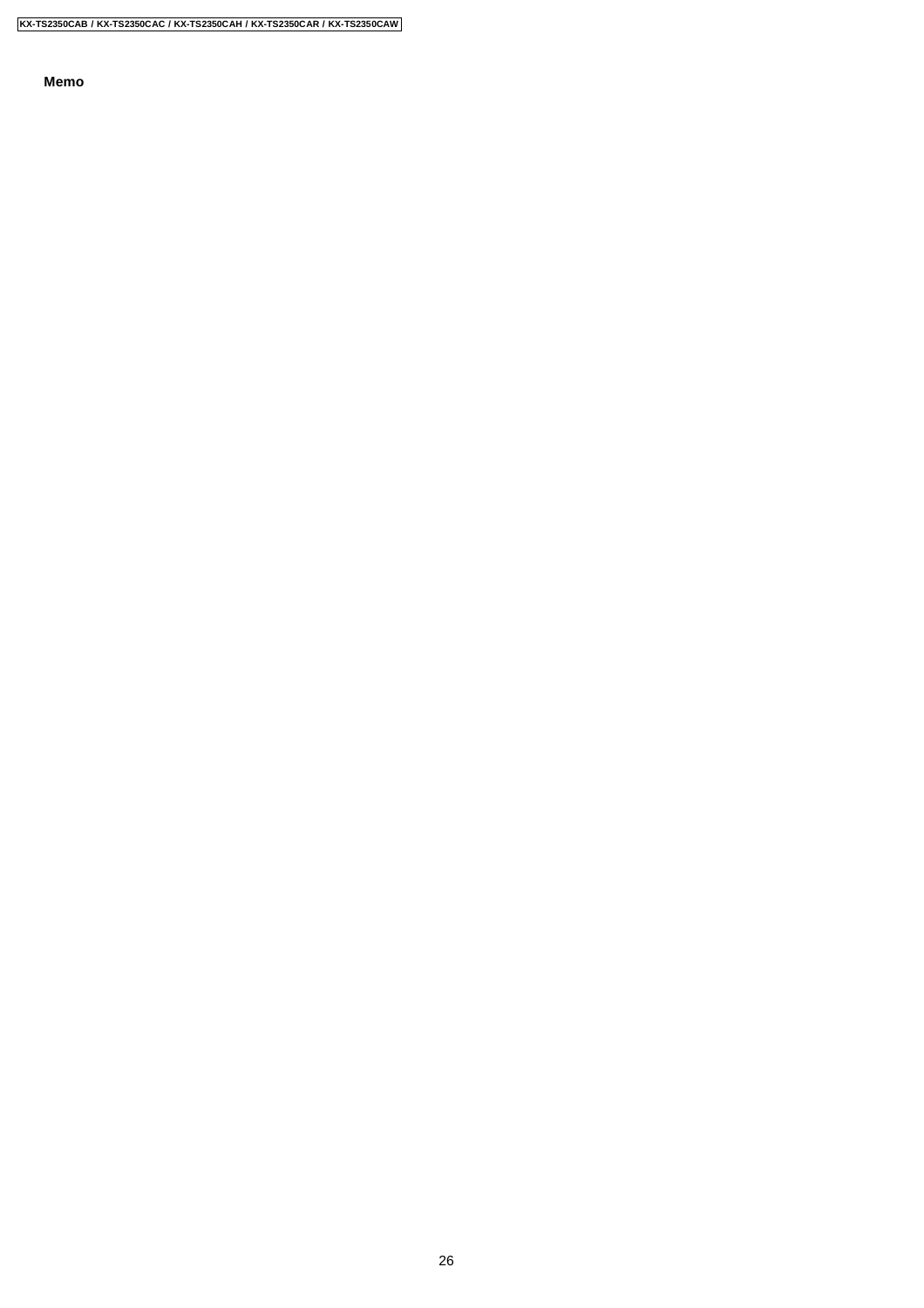

16.1. Main (Component View) **16.1. Main (Component View)**



KX-TS2350 CIRCUIT BOARD (Main) Component View

KX-TS2350 CIRCUIT BOARD (Main) Component View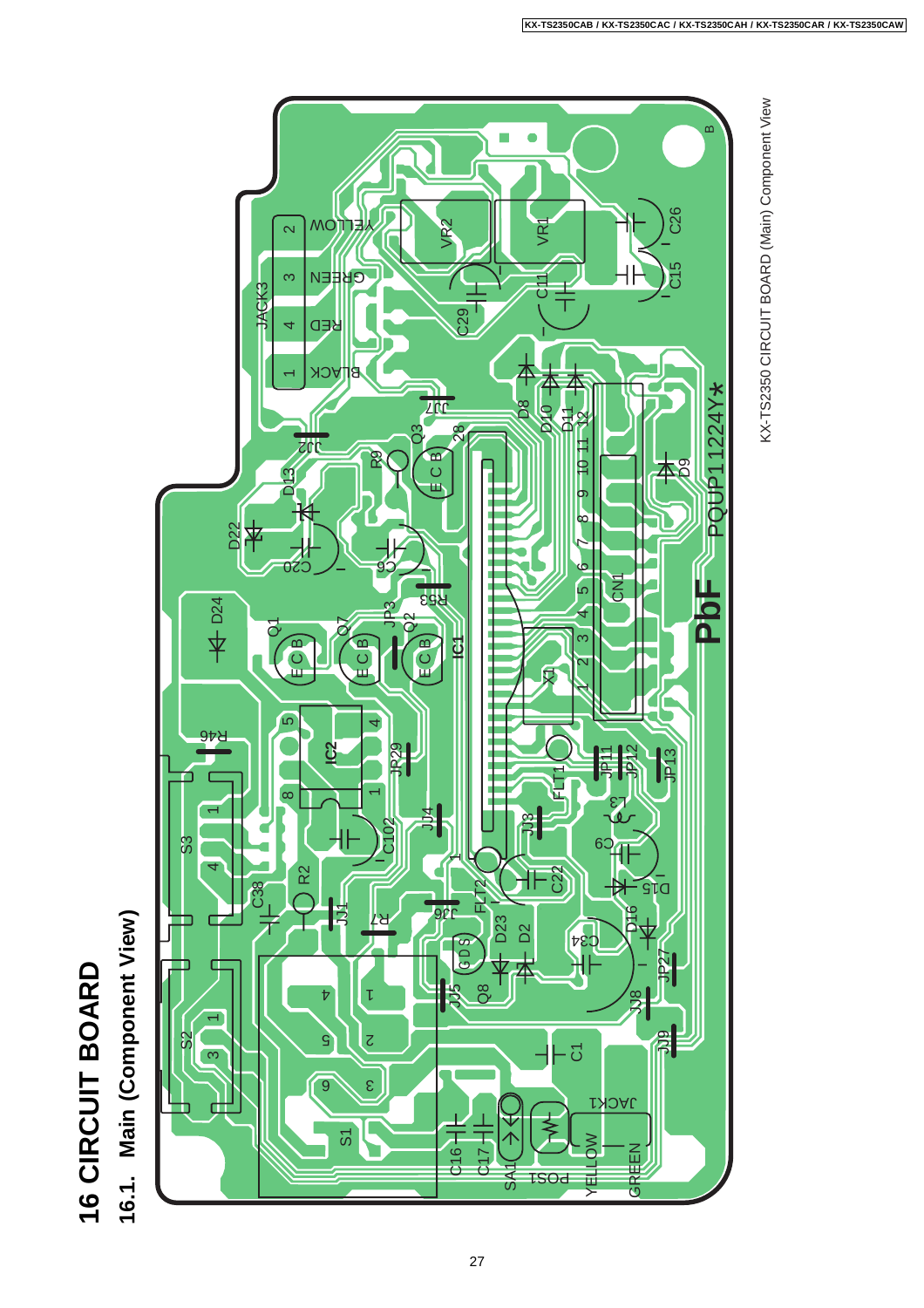

# KX-TS2350 CIRCUIT BOARD (Main) Flow Solder Side View KX-TS2350 CIRCUIT BOARD (Main) Flow Solder Side View

\*: Refer to **OPTION JUMPER TABLE** (P.15)

\*: Refer to OPTION JUMPER TABLE (P.15)

16.2. Main (Flow Solder Side View) **16.2. Main (Flow Solder Side View)**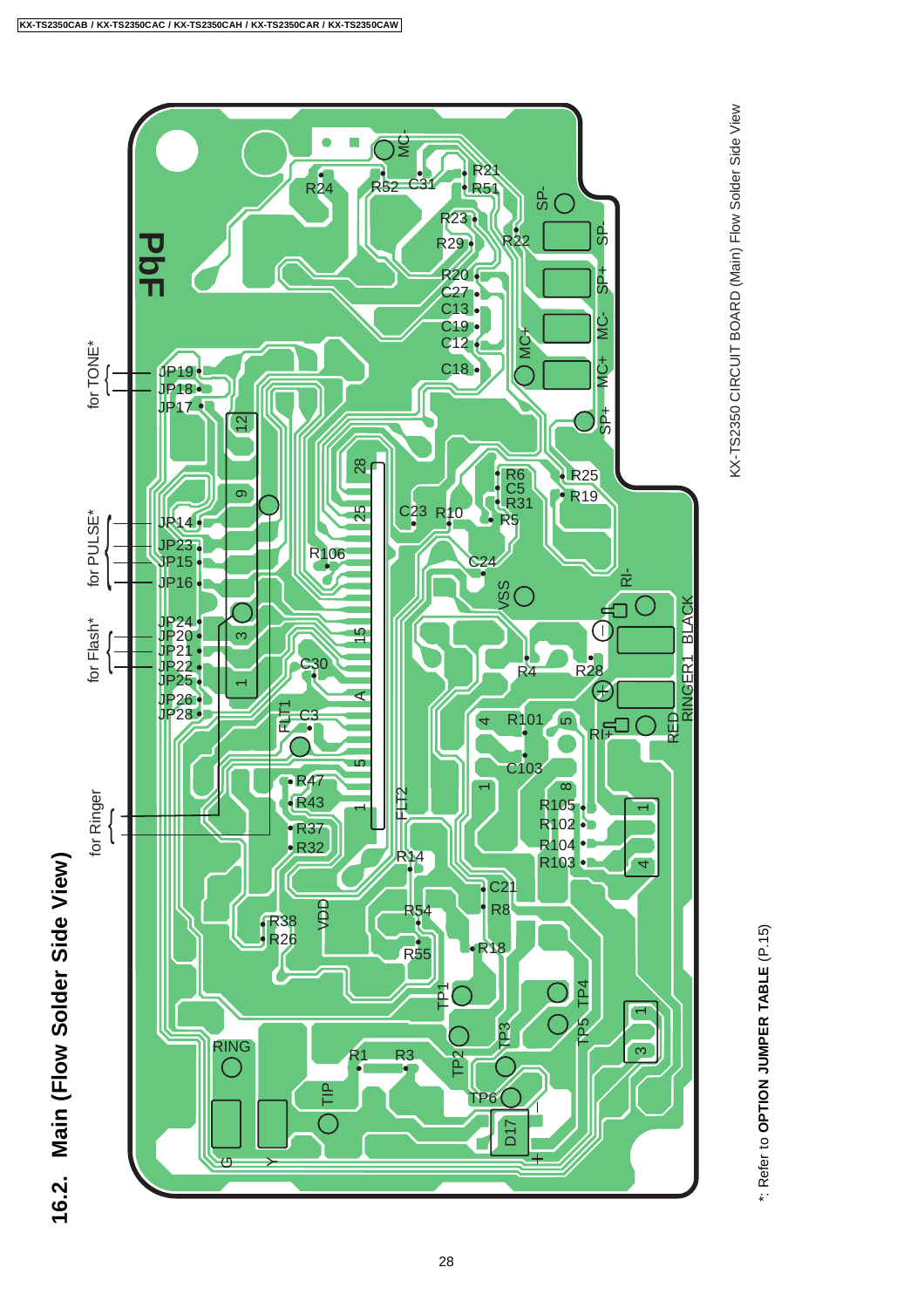